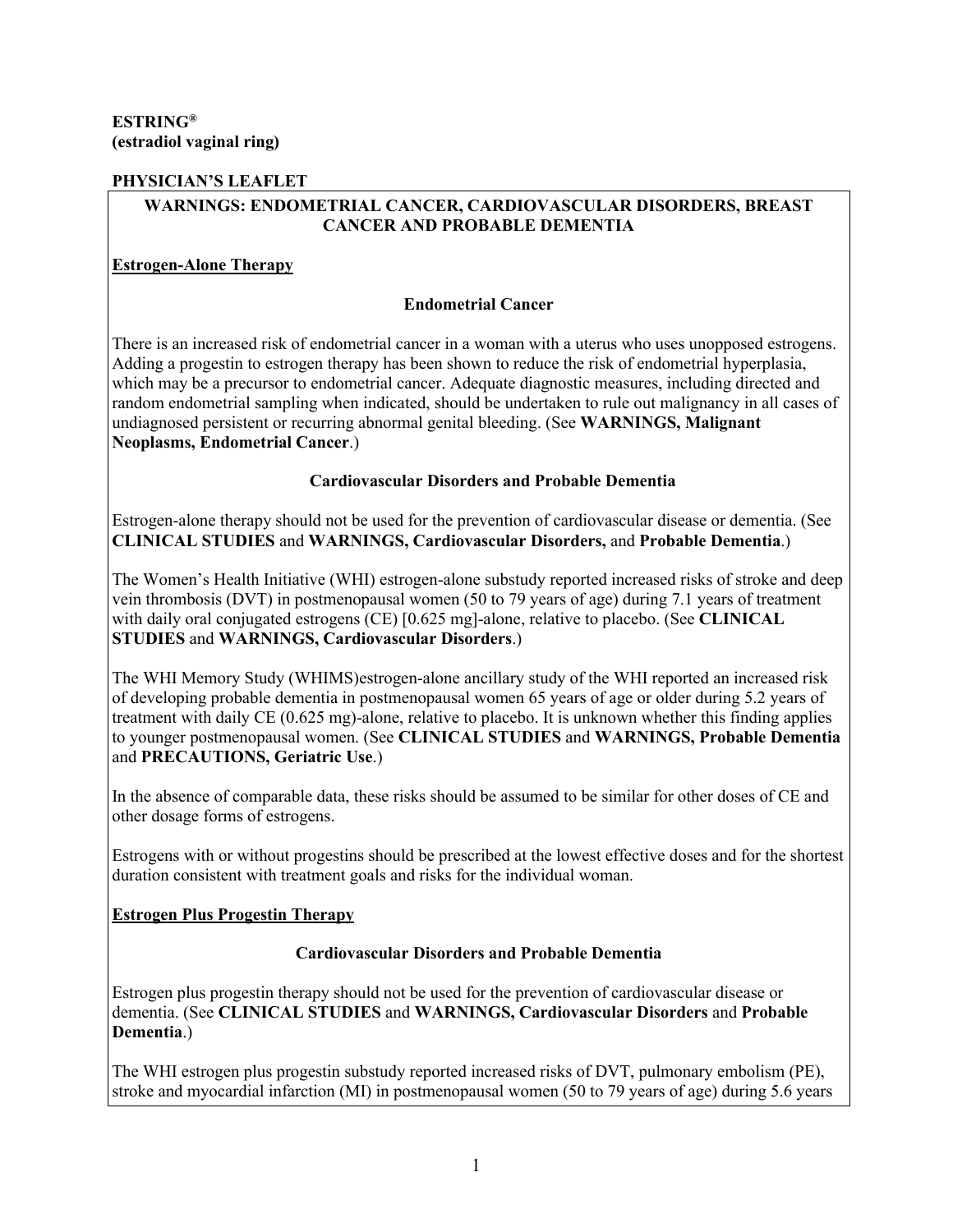of treatment with daily oral CE (0.625 mg) combined with medroxyprogesterone acetate (MPA) [2.5 mg], relative to placebo. (See **CLINICAL STUDIES** and **WARNINGS, Cardiovascular Disorders**.)

The WHIMS estrogen plus progestin ancillary study of the WHI reported an increased risk of developing probable dementia in postmenopausal women 65 years of age or older during 4 years of treatment with daily CE (0.625 mg) combined with MPA (2.5 mg), relative to placebo. It is unknown whether this finding applies to younger postmenopausal women. (See **CLINICAL STUDIES** and **WARNINGS, Probable Dementia** and **PRECAUTIONS, Geriatric Use**.)

#### **Breast Cancer**

The WHI estrogen plus progestin substudy also demonstrated an increased risk of invasive breast cancer. (See **CLINICAL STUDIES** and **WARNINGS, Malignant Neoplasms, Breast Cancer**.)

In the absence of comparable data, these risks should be assumed to be similar for other doses of CE plus MPA, and other combinations and dosage forms of estrogens and progestins.

Estrogens with or without progestins should be prescribed at the lowest doses and for the shortest duration consistent with treatment goals and risks for the individual woman.

#### **DESCRIPTION**

 $ESTRING@$  (estradiol vaginal ring) is a slightly opaque ring with a whitish core containing a drug reservoir of 2 mg estradiol. Estradiol, silicone polymers and barium sulfate are combined to form the ring. When placed in the vagina, ESTRING releases estradiol, approximately 7.5 mcg per 24 hours, in a consistent stable manner over 90 days. ESTRING has the following dimensions: outer diameter 55 mm; cross-sectional diameter 9 mm; core diameter 2 mm. One ESTRING should be inserted into the upper third of the vaginal vault, to be worn continuously for three months.

Estradiol is chemically described as estra-1, 3,  $5(10)$ -triene-3,  $17\beta$ -diol. The molecular formula of estradiol is  $C_{18}H_{24}O_2$  and the structural formula is:



The molecular weight of estradiol is 272.39.

### **CLINICAL PHARMACOLOGY**

Endogenous estrogens are largely responsible for the development and maintenance of the female reproductive system and secondary sexual characteristics. Although circulating estrogens exist in a dynamic equilibrium of metabolic interconversions, estradiol is the principal intracellular human estrogen and is substantially more potent than its metabolites, estrone and estriol, at the receptor level.

The primary source of estrogen in normally cycling adult women is the ovarian follicle, which secretes 70 to 500 mcg of estradiol daily, depending on the phase of the menstrual cycle. After menopause, most endogenous estrogen is produced by conversion of androstenedione, secreted by the adrenal cortex, to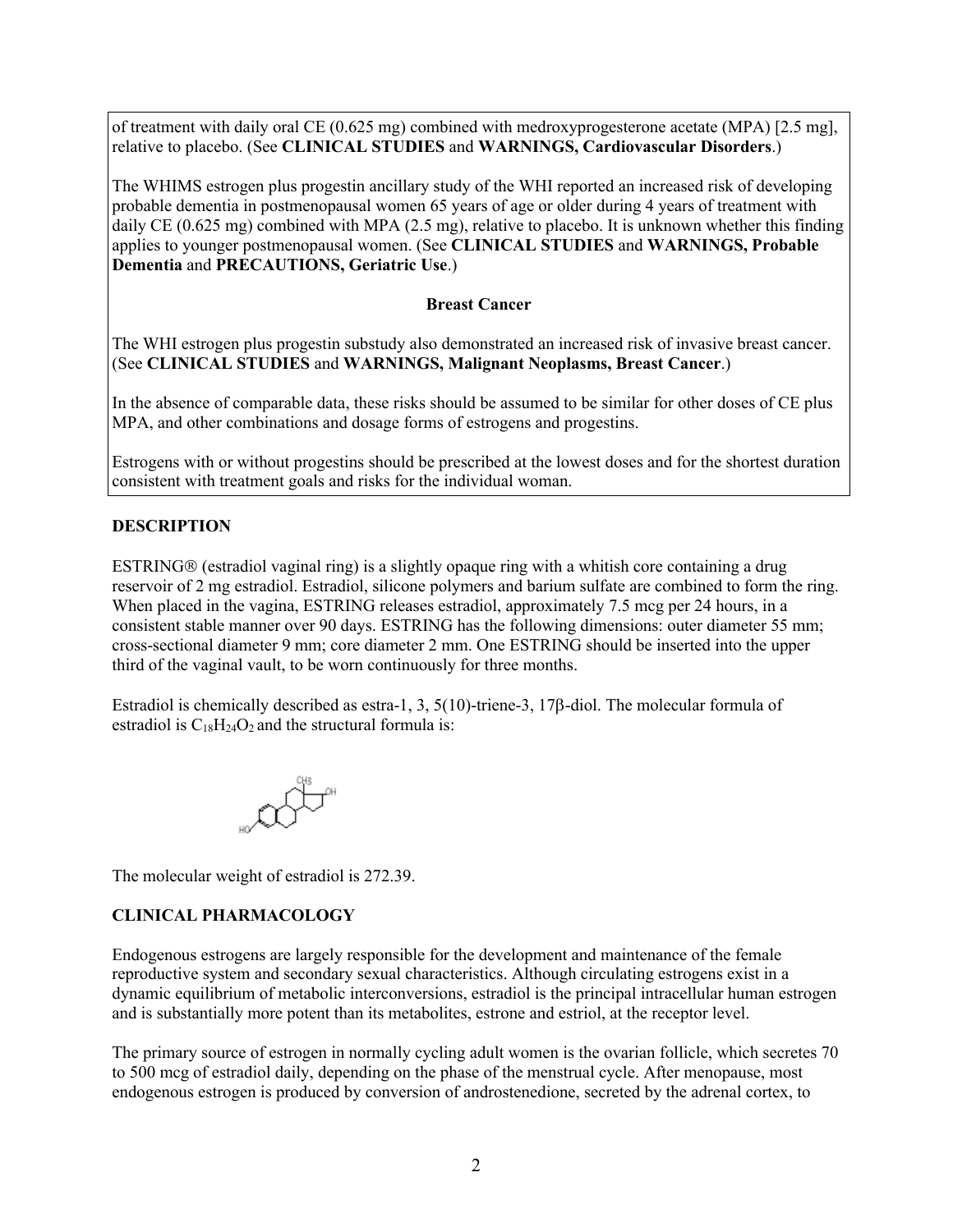estrone in the peripheral tissues. Thus, estrone and the sulfate conjugated form, estrone sulfate, are the most abundant circulating estrogens in postmenopausal women.

Estrogens act through binding to nuclear receptors in estrogen-responsive tissues. To date, two estrogen receptors have been identified. These vary in proportion from tissue to tissue.

Circulating estrogens modulate the pituitary secretion of the gonadotropins, luteinizing hormone (LH) and follicle stimulating hormone (FSH), through a negative feedback mechanism. Estrogens act to reduce the elevated levels of these hormones seen in postmenopausal women.

#### **Pharmacokinetics**

#### **Absorption**

.

Estrogens used in therapeutics are well absorbed through the skin, mucous membranes, and the gastrointestinal (GI) tract. The vaginal delivery of estrogens circumvents first-pass metabolism.

In a Phase I study of 14 postmenopausal women, the insertion of ESTRING (estradiol vaginal ring) rapidly increased serum estradiol (E<sub>2</sub>) levels. The time to attain peak serum estradiol levels ( $T_{\text{max}}$ ) was 0.5 to 1 hour. Peak serum estradiol concentrations post-initial burst declined rapidly over the next 24 hours and were virtually indistinguishable from the baseline mean (range: 5 to 22 pg/mL). Serum levels of estradiol and estrone  $(E_1)$  over the following 12 weeks during which the ring was maintained in the vaginal vault remained relatively unchanged (see Table 1).

The initial estradiol peak post-application of the second ring in the same women resulted in  $\sim$ 38 percent lower C<sub>max</sub>, apparently due to reduced systemic absorption via the treated vaginal epithelium. The relative systemic exposure from the initial peak of ESTRING accounted for approximately 4 percent of the total estradiol exposure over the 12-week period.

The release of estradiol from ESTRING was demonstrated in a Phase II study of 222 postmenopausal women who inserted up to four rings consecutively at three-month intervals. Systemic delivery of estradiol from ESTRING resulted in mean steady state serum estradiol estimates of 7.8, 7.0, 7.0, 8.1 pg/mL at weeks 12, 24, 36, and 48, respectively. Similar reproducibility is also seen in levels of estrone. The systemic exposure to estradiol and estrone was within the range observed in untreated women after the first eight hours.

In postmenopausal women, mean dose of estradiol systemically absorbed unchanged from ESTRING is ~8 percent [95 percent CI: 2.8–12.8 percent] of the daily amount released locally.

#### **TABLE 1: PHARMACOKINETIC MEAN ESTIMATES FOLLOWING SINGLE ESTRING APPLICATION**

| Estrogen                  | $\rm{C_{max}}$ | $\mathrm{C_{ss\text{-}48\,hr}}$ | $C_{ss-4w}$ | $C_{ss-12w}$ |
|---------------------------|----------------|---------------------------------|-------------|--------------|
|                           | (pg/mL)        | (pg/mL)                         | (pg/mL)     | (pg/mL)      |
| Estradiol $(E_2)$         | $63.2^{\rm a}$ | 11.2                            | 9.5         | 8.0          |
| Baseline-adjusted $E_2^b$ | 55.6           | 3.6                             | 2.0         | 0.4          |
| Estrone $(E_1)$           | 66.3           | 52.5                            | 43.8        | 47.0         |
| Baseline-adjusted $E_1$   | 20.0           | 6.2                             | $-2.4$      | 0.8          |
| $n=14$ bBased on means    |                |                                 |             |              |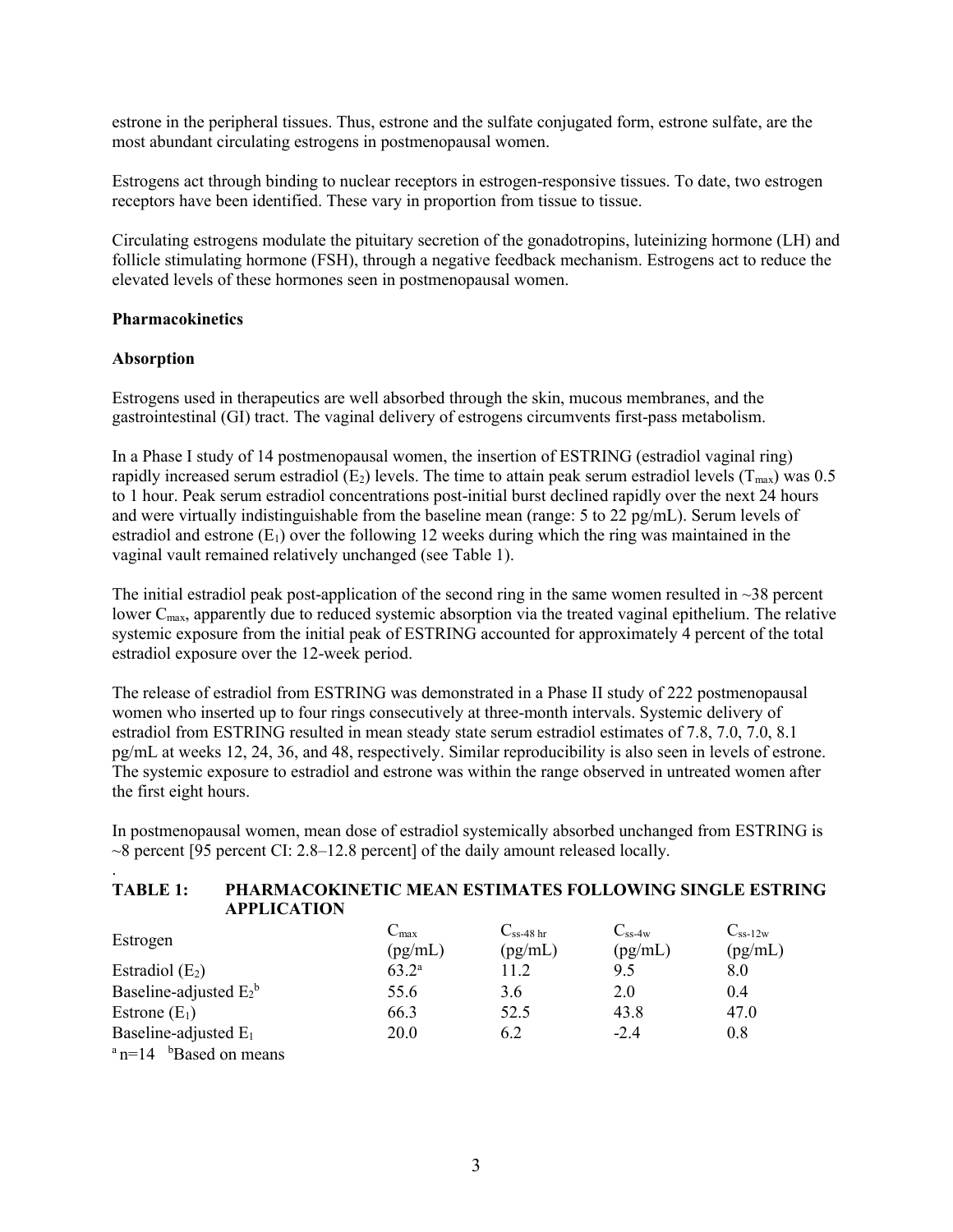## **Distribution**

The distribution of exogenous estrogens is similar to that of endogenous estrogens. Estrogens are widely distributed in the body and are generally found in higher concentrations in the sex hormone target organs. Estrogens circulate in the blood largely bound to sex hormone binding globulin (SHBG) and albumin.

## **Metabolism**

Exogenous estrogens are metabolized in the same manner as endogenous estrogens. Circulating estrogens exist in a dynamic equilibrium of metabolic interconversions. These transformations take place mainly in the liver. Estradiol is converted reversibly to estrone, and both can be converted to estriol, which is a major urinary metabolite. Estrogens also undergo enterohepatic recirculation via sulfate and glucuronide conjugation in the liver, biliary secretion of conjugates into the intestine, and hydrolysis in the intestine followed by reabsorption. In postmenopausal women, a significant proportion of the circulating estrogens exist as sulfate conjugates, especially estrone sulfate, which serves as a circulating reservoir for the formation of more active estrogens.

## **Excretion**

Estradiol, estrone, and estriol are excreted in the urine along with glucuronide and sulfate conjugates.

## **Special Populations**

No pharmacokinetic studies were conducted with Estring in specific populations, including women with renal or hepatic impairment.

### **Drug Interactions**

No formal drug interactions studies have been done with ESTRING.

*In vitro* and *in vivo* studies have shown that systemic estrogens are metabolized partially by cytochrome P450 3A4 (CYP3A4). Therefore, inducers or inhibitors of CYP3A4 may affect estrogen metabolism. Inducers of CYP3A4 such as St. John's Wort (*Hypericum perforatum*) preparations, phenobarbital, carbamazepine, and rifampin may reduce plasma concentrations of estrogens, possibly resulting in a decrease in systemic effects and/or changes in the uterine bleeding profile. Inhibitors of CYP3A4 such as erythromycin, clarithromycin, ketoconazole, itraconazole, ritonavir and grapefruit juice may increase plasma concentrations of estrogens and may result in side effects.

# **CLINICAL STUDIES**

### **Effects on vulvar and vaginal atrophy**

Two controlled studies have demonstrated the efficacy of ESTRING (estradiol vaginal ring) in the treatment of postmenopausal urogenital symptoms due to estrogen deficiency.

In a U.S. study where ESTRING was compared with conjugated estrogens vaginal cream, no difference in efficacy between the treatment groups was found with respect to improvement in the physician's global assessment of vaginal symptoms (83 percent and 82 percent of patients receiving ESTRING and cream, respectively) and in the patient's global assessment of vaginal symptoms (83 percent and 82 percent of patients receiving ESTRING and cream, respectively) after 12 weeks of treatment. In an Australian study, ESTRING was also compared with conjugated estrogens vaginal cream and no difference in the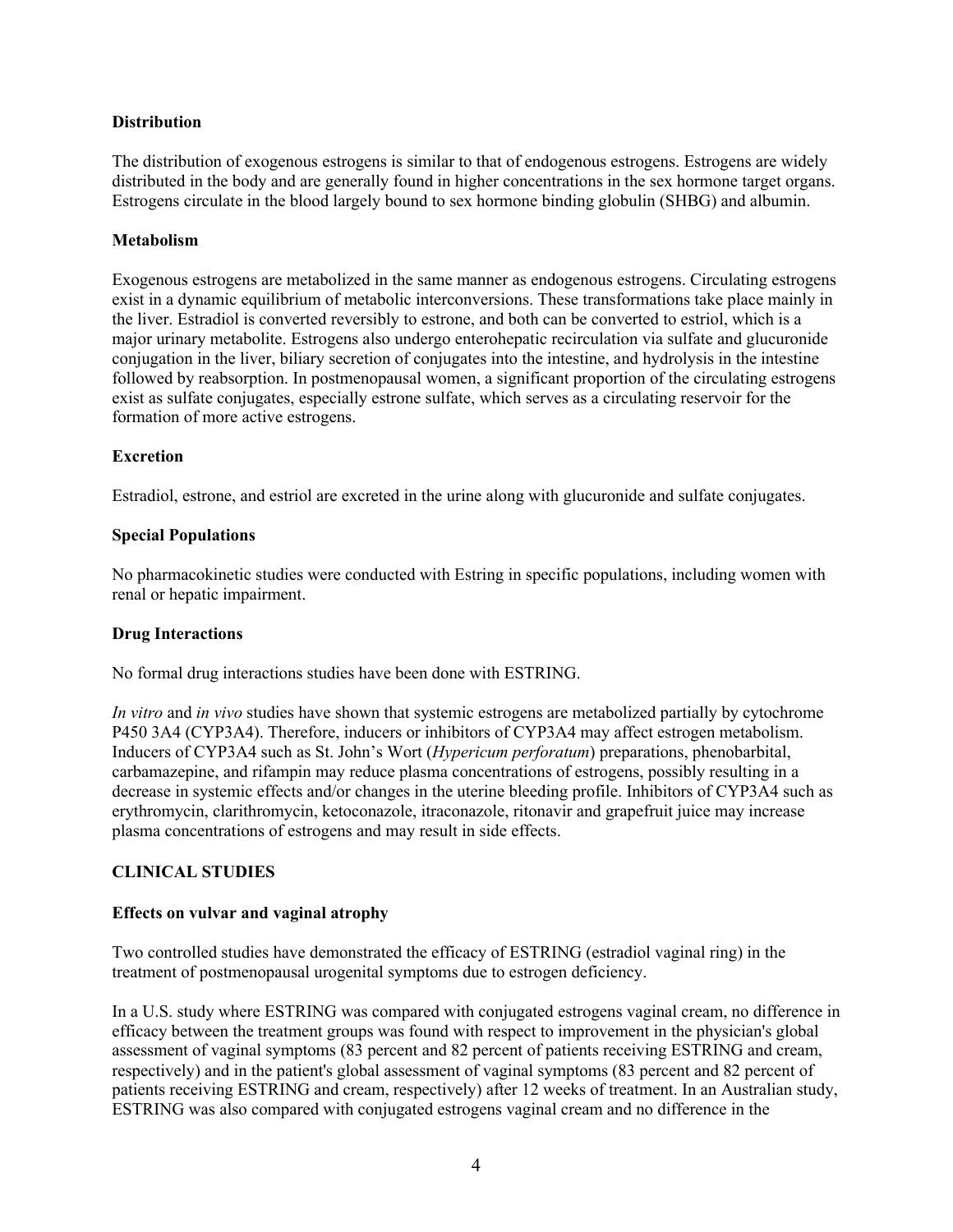physician's assessment of improvement of vaginal mucosal atrophy (79 percent and 75 percent for ESTRING and cream, respectively) or in the patient's assessment of improvement in vaginal dryness (82 percent and 76 percent for ESTRING and cream, respectively) after 12 weeks of treatment.

In the U.S. study, symptoms of dysuria and urinary urgency improved in 74 percent and 65 percent, respectively, of patients receiving ESTRING as assessed by the patient. In the Australian study, symptoms of dysuria and urinary urgency improved in 90 percent and 71 percent, respectively, of patients receiving ESTRING as assessed by the patient.

In both studies, ESTRING and conjugated estrogens vaginal cream had a similar ability to reduce vaginal pH levels and to mature the vaginal mucosa (as measured cytologically using the maturation index and/or the maturation value) after 12 weeks of treatment. In supportive studies, ESTRING was also shown to have a similar significant treatment effect on the maturation of the urethral mucosa.

Endometrial overstimulation, as evaluated in non-hysterectomized patients participating in the U.S. study by the progestogen challenge test and pelvic sonogram, was reported for none of the 58 (0 percent) patients receiving ESTRING and 4 of the 35 patients (11 percent) receiving conjugated estrogens vaginal cream.

Of the U.S. women who completed 12 weeks of treatment, 95 percent rated product comfort for ESTRING as excellent or very good compared with 65 percent of patients receiving conjugated estrogens vaginal cream, 95 percent of ESTRING patients judged the product to be very easy or easy to use compared with 88 percent of cream patients, and 82 percent gave ESTRING an overall rating of excellent or very good compared with 58 percent for the cream.

## **Women's Health Initiative Studies**

The WHI enrolled approximately 27,000 predominantly healthy postmenopausal women in two substudies to assess the risks and benefits of daily oral CE (0.625 mg)-alone or in combination with MPA (2.5 mg) compared to placebo in the prevention of certain chronic diseases. The primary endpoint was the incidence of coronary heart disease (CHD) (defined as nonfatal MI, silent MI and CHD death), with invasive breast cancer as the primary adverse outcome. A "global index" included the earliest occurrence of CHD, invasive breast cancer, stroke, PE, endometrial cancer (only in the CE plus MPA substudy), colorectal cancer, hip fracture, or death due to other cause. These substudies did not evaluate the effects of CE or CE plus MPA on menopausal symptoms.

### *WHI Estrogen-Alone Substudy*

The WHI estrogen-alone substudy was stopped early because an increased risk of stroke was observed, and it was deemed that no further information would be obtained regarding the risks and benefits of estrogen-alone in predetermined primary endpoints. Results of the estrogen-alone substudy, which included 10,739 women (average 63 years of age, range 50 to 79; 75.3 percent White, 15.1 percent Black, 6.1 percent Hispanic, 3.6 percent Other), after an average follow-up of 7.1 years are presented in Table 2.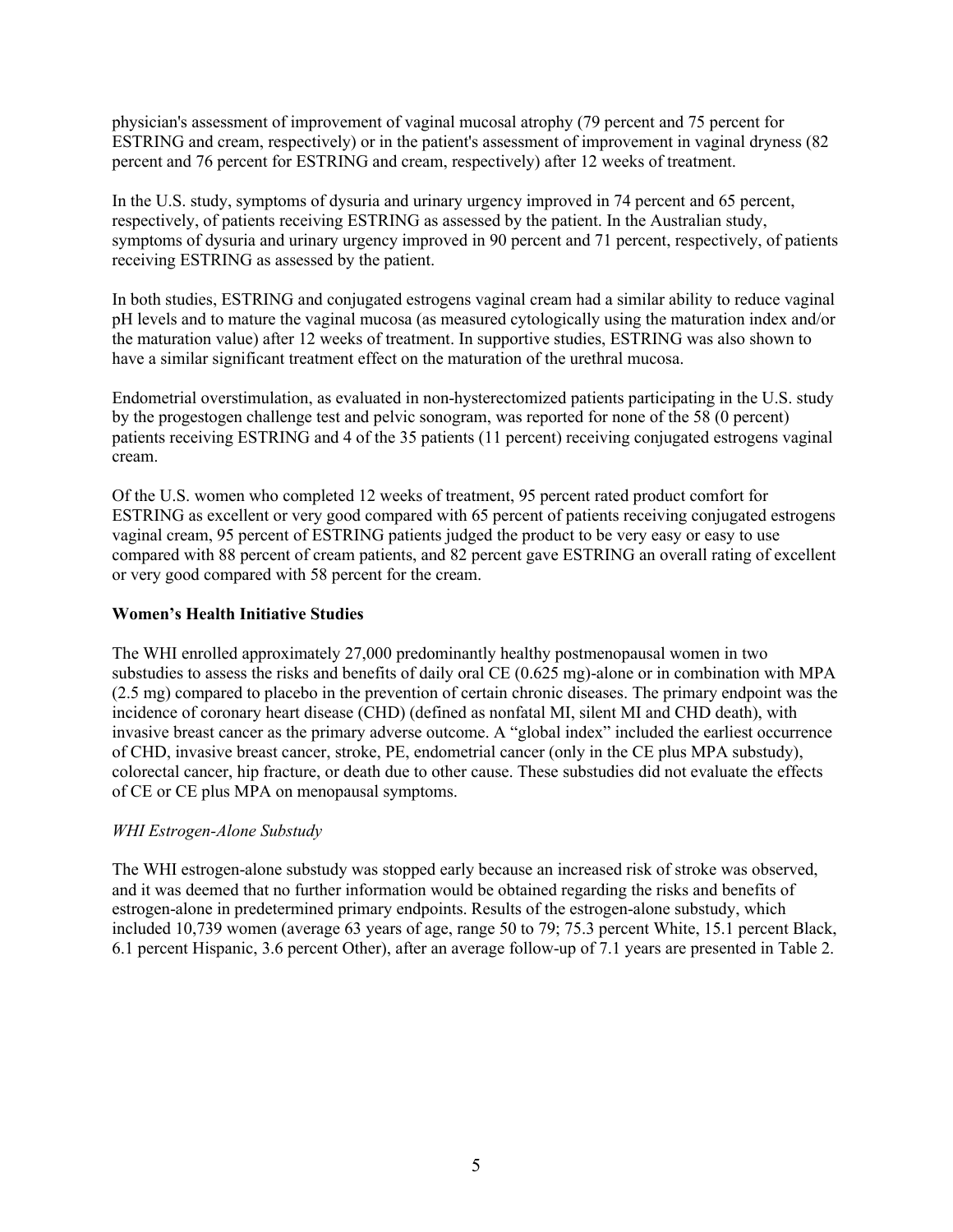|                                          | <b>Relative Risk</b><br><b>CE</b> vs. Placebo | CE<br>$n = 5,310$ | Placebo<br>$n = 5,429$               |  |
|------------------------------------------|-----------------------------------------------|-------------------|--------------------------------------|--|
| Event                                    | $(95\% \, nCI^b)$                             |                   | Absolute Risk per 10,000 Women-Years |  |
| $CHD$ events <sup>c</sup>                | $0.95(0.78-1.16)$                             | 54                | 57                                   |  |
| Non-fatal $MI^c$                         | $0.91(0.73 - 1.14)$                           | 40                | 43                                   |  |
| $CHD$ death <sup>c</sup>                 | $1.01(0.71 - 1.43)$                           | 16                | 16                                   |  |
| All Stroke <sup>c</sup>                  | $1.33(1.15-1.68)$                             | 45                | 33                                   |  |
| Ischemic stroke <sup>c</sup>             | $1.55(1.19-2.01)$                             | 38                | 25                                   |  |
| Deep vein thrombosis <sup>c,d</sup>      | $1.47(1.06-2.06)$                             | 23                | 15                                   |  |
| Pulmonary embolism <sup>c</sup>          | $1.37(0.90-2.07)$                             | 14                | 10                                   |  |
| Invasive breast cancer <sup>c</sup>      | $0.80(0.62 - 1.04)$                           | 28                | 34                                   |  |
| Colorectal cancer <sup>c</sup>           | $1.08(0.75-1.55)$                             | 17                | 16                                   |  |
| Hip fracture <sup>c</sup>                | $0.65(0.45-0.94)$                             | 12                | 19                                   |  |
| Vertebral fractures <sup>c,d</sup>       | $0.64(0.44-0.93)$                             | 11                | 18                                   |  |
| Lower arm/wrist fractures <sup>c,d</sup> | $0.58(0.47-0.72)$                             | 35                | 59                                   |  |
| Total fractures <sup>c,d</sup>           | $0.71(0.64-0.80)$                             | 144               | 197                                  |  |
| Death due to other causes <sup>e,f</sup> | $1.08(0.88-1.32)$                             | 53                | 50                                   |  |
| Overall mortality <sup>c,d</sup>         | $1.04(0.88-1.22)$                             | 79                | 75                                   |  |
| Global index <sup>g</sup>                | $1.02(0.92 - 1.13)$                           | 206               | 201                                  |  |

**TABLE 2 - Relative and Absolute Risk Seen in the Estrogen-Alone Substudy of WHI<sup>a</sup>**

<sup>a</sup> Adapted from numerous WHI publications. WHI publications can be viewed at <https://www.nhlbi.nih.gov/whi/>.

 $\overline{b}$  Nominal confidence intervals unadjusted for multiple looks and multiple comparisons.

<sup>c</sup> Results are based on centrally adjudicated data for an average follow-up of 7.1 years.

<sup>d</sup> Not included in "global index".

<sup>e</sup> Results are based on an average follow-up of 6.8 years.

<sup>f</sup> All deaths, except from breast or colorectal cancer, definite or probable CHD, PE or cerebrovascular disease.

<sup>g</sup> A subset of the events was combined in a "global index" defined as the earliest occurrence of CHD events, invasive breast cancer, stroke, pulmonary embolism, endometrial cancer, colorectal cancer, hip fracture, or death due to other causes.

For those outcomes included in the WHI "global index" that reached statistical significance, the absolute excess risk per 10,000 women-years in the group treated with CE-alone was 12 more strokes, while the absolute risk reduction per 10,000 women-years was 7 fewer hip fractures. The absolute excess risk of events included in the "global index" was a non-significant 5 events per 10,000 women-years. There was no difference between the groups in terms of all-cause mortality.

No overall difference for primary CHD events (nonfatal MI, silent MI and CHD death) and invasive breast cancer incidence in women receiving CE-alone compared with placebo was reported in final centrally adjudicated results from the estrogen-alone substudy, after an average follow-up of 7.1 years.

Centrally adjudicated results for stroke events from the estrogen-alone substudy, after an average follow-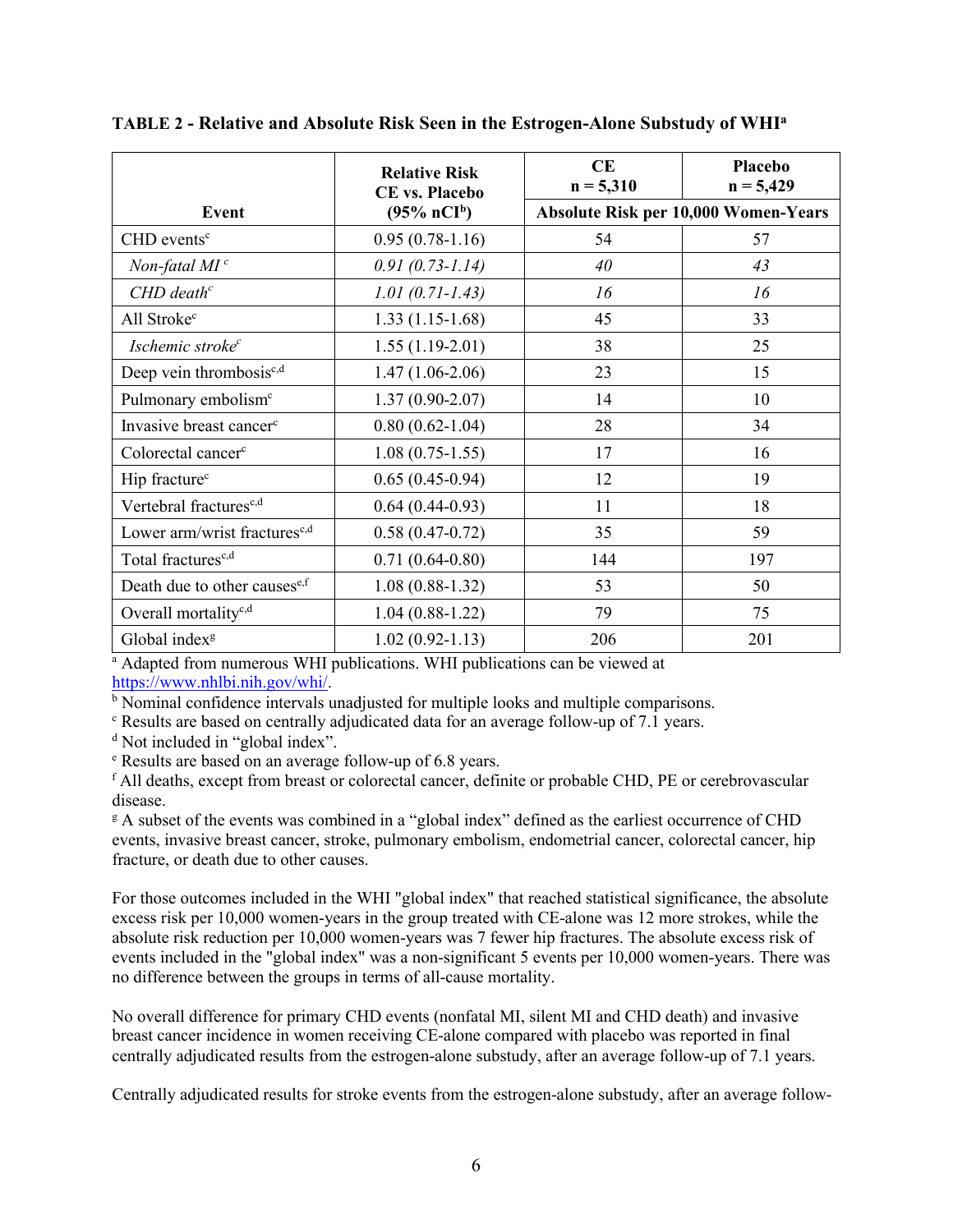up of 7.1 years, reported no significant differences in distribution of stroke subtypes or severity, including fatal strokes, in women receiving CE-alone compared to placebo. Estrogen alone increased the risk for ischemic stroke, and this excess risk was present in all subgroups of women examined (see Table 2).

Timing of initiation of estrogen-alone therapy relative to the start of menopause may affect the overall risk benefit profile. The WHI estrogen-alone substudy stratified by age showed in women 50 to 59 years of age a non-significant trend toward reduced risk for CHD *[hazard ratio (HR) 0.63 (95 percent CI, 0.36- 1.09)]* and overall mortality *[HR 0.71 (95 percent CI, 0.46–1.11)]*.

# *WHI Estrogen Plus Progestin Substudy*

The WHI estrogen plus progestin substudy was also stopped early. According to the predefined stopping rule, after an average follow-up of 5.6 years of treatment, the increased risk of breast cancer and cardiovascular events exceeded the specified benefits included in the "global index." The absolute excess risk of events included in the "global index" was 19 per 10,000 women-years.

For those outcomes included in the WHI "global index" that reached statistical significance after 5.6 years of follow-up, the absolute excess risks per 10,000 women-years in the group treated with CE plus MPA were 7 more CHD events, 8 more strokes, 10 more PEs, and 8 more invasive breast cancers, while the absolute risk reductions per 10,000 women-years were 6 fewer colorectal cancers and 5 fewer hip fractures.

Results of the CE plus MPA substudy, which included 16,608 women (average 63 years of age, range 50 to 79; 83.9 percent White, 6.8 percent Black, 5.4 percent Hispanic, 3.9 percent Other), are presented in Table 3. These results reflect centrally adjudicated data after an average follow-up of 5.6 years.

|                                     | <b>Relative Risk</b>                                | <b>CE/MPA</b><br>$n = 8,506$             | <b>Placebo</b><br>$n = 8,102$ |  |
|-------------------------------------|-----------------------------------------------------|------------------------------------------|-------------------------------|--|
| Event                               | <b>CE/MPA vs. Placebo</b><br>$(95\% \text{ nCI}^c)$ | Absolute Risk per 10,000 Women-<br>Years |                               |  |
| <b>CHD</b> events                   | $1.23(0.99-1.53)$                                   | 41                                       | 34                            |  |
| Non-fatal MI                        | $1.28(1.00-1.63)$                                   | 31                                       | 25                            |  |
| CHD death                           | $1.10(0.70-1.75)$                                   | 8                                        | 8                             |  |
| All Stroke                          | $1.31(1.03-1.68)$                                   | 33                                       | 25                            |  |
| Ischemic stroke                     | $1.44(1.09-1.90)$                                   | 26                                       | 18                            |  |
| Deep vein thrombosis <sup>d</sup>   | $1.95(1.43-2.67)$                                   | 26                                       | 13                            |  |
| Pulmonary embolism                  | $2.13(1.45-3.11)$                                   | 18                                       | 8                             |  |
| Invasive breast cancer <sup>e</sup> | $1.24(1.01-1.54)$                                   | 41                                       | 33                            |  |
| Colorectal cancer                   | $0.61(0.42 - 0.87)$                                 | 10                                       | 16                            |  |
| Endometrial cancer <sup>d</sup>     | $0.81(0.48-1.36)$                                   | 6                                        | 7                             |  |
| Cervical cancer <sup>d</sup>        | $1.44(0.47-4.42)$                                   | 2                                        |                               |  |
| Hip fracture                        | $0.67(0.47-0.96)$                                   | 11                                       | 16                            |  |

# **TABLE 3 - Relative and Absolute Risk Seen in the Estrogen Plus Progestin Substudy of WHI at an Average of 5.6 Yearsa,b**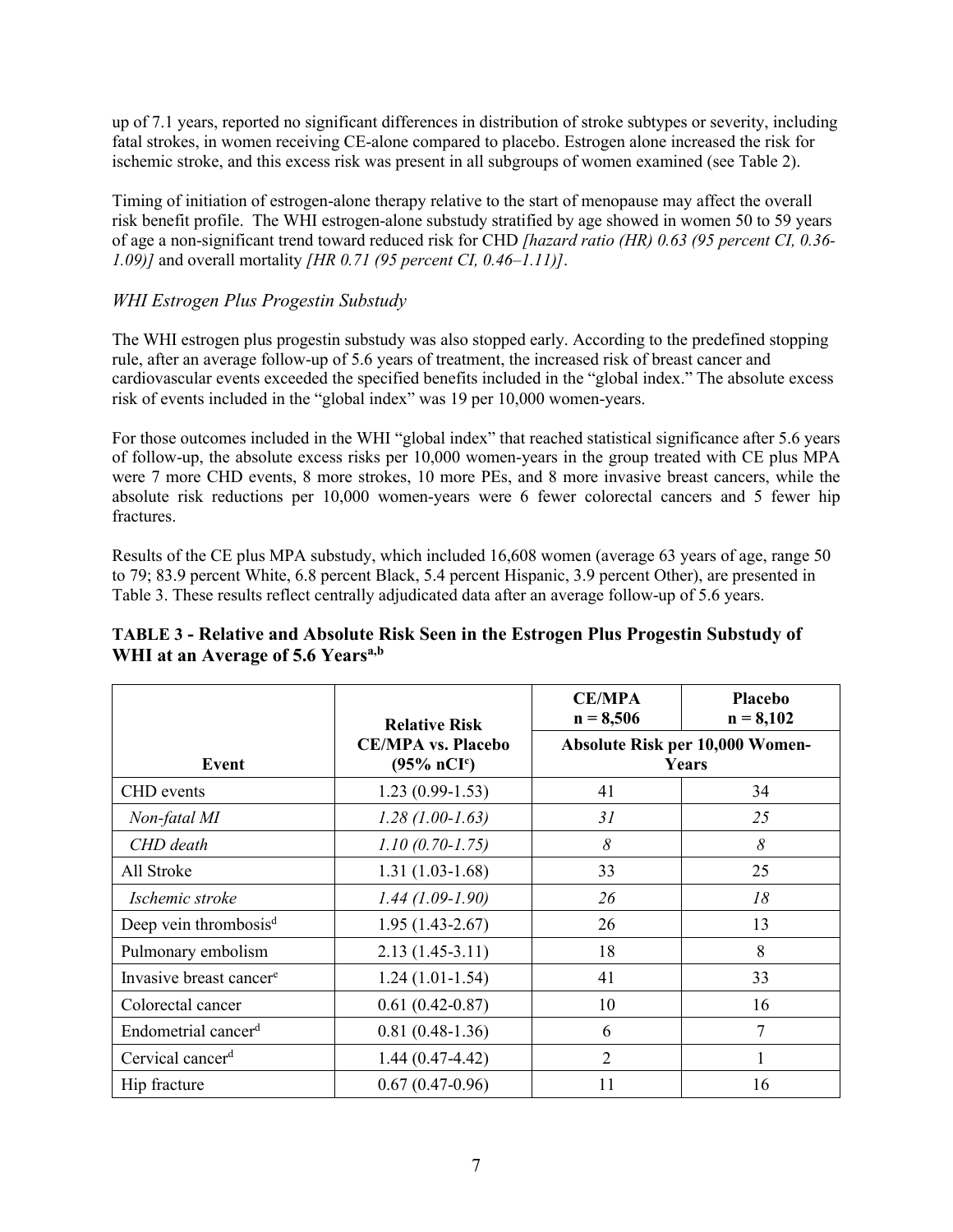|                                        | <b>Relative Risk</b>                                | <b>CE/MPA</b><br>$n = 8,506$                    | <b>Placebo</b><br>$n = 8,102$ |  |
|----------------------------------------|-----------------------------------------------------|-------------------------------------------------|-------------------------------|--|
| Event                                  | <b>CE/MPA vs. Placebo</b><br>$(95\% \text{ nCI}^c)$ | Absolute Risk per 10,000 Women-<br><b>Years</b> |                               |  |
| Vertebral fractures <sup>d</sup>       | $0.65(0.46-0.92)$                                   | 11                                              | 17                            |  |
| Lower arm/wrist fractures <sup>d</sup> | $0.71(0.59-0.85)$                                   | 44                                              | 62                            |  |
| Total fractures                        | $0.76(0.69-0.83)$                                   | 152                                             | 199                           |  |
| Overall mortality <sup>f</sup>         | $1.00(0.83-1.19)$                                   | 52                                              | 52                            |  |
| Global Index <sup>g</sup>              | $1.13(1.02-1.25)$                                   | 184                                             | 165                           |  |

<sup>a</sup> Adapted from numerous WHI publications. WHI publications can be viewed at <https://www.nhlbi.nih.gov/whi/>.

<sup>b</sup> Results are based on centrally adjudicated data.

<sup>c</sup> Nominal confidence intervals unadjusted for multiple looks and multiple comparisons.

<sup>d</sup>Not included in "global index".

e Includes metastatic and non-metastatic breast cancer with the exception of *in situ* breast cancer.

 $f$  All deaths, except from breast or colorectal cancer, definite or probable CHD, PE or cerebrovascular disease.

<sup>g</sup> A subset of the events was combined in a "global index", defined as the earliest occurrence of CHD events, invasive breast cancer, stroke, pulmonary embolism, endometrial cancer, colorectal cancer, hip fracture, or death due to other causes.

Timing of initiation of estrogen plus progestin therapy relative to the start of menopause may affect the overall risk benefit profile. The WHI estrogen plus progestin substudy stratified by age showed in women 50 to 59 years of age a non-significant trend toward reduced risk for overall mortality *[HR 0.69 (95 percent CI, 0.44-1.07)]*.

### **Women's Health Initiative Memory Study**

The WHIMS estrogen-alone ancillary study of WHI enrolled 2,947 predominantly healthy hysterectomized postmenopausal women 65 to 69 years of age (45 percent were 65 to 69 years of age, 36 percent were 70 to 74 years of age, and 19 percent were 75 years of age and older) to evaluate the effects of daily CE (0.625 mg)-alone on the incidence of probable dementia (primary outcome) compared to placebo.

After an average follow-up of 5.2 years, the relative risk of probable dementia for CE-alone versus placebo was 1.49 (95 percent CI, 0.83-2.66). The absolute risk of probable dementia for CE-alone versus placebo was 37 versus 25 cases per 10,000 women-years. Probable dementia as defined in the study included Alzheimer's disease (AD), vascular dementia (VaD) and mixed type (having features of both AD and VaD). The most common classification of probable dementia in the treatment group and the placebo group was AD. Since the ancillary study was conducted in women 65 to 79 years of age, it is unknown whether these findings apply to younger postmenopausal women. (See **BOXED WARNINGS, WARNINGS, Probable Dementia,** and **PRECAUTIONS, Geriatric Use**.)

The WHIMS ancillary study enrolled 4,532 predominantly healthy postmenopausal women 65 years of age and older (47 percent were 65 to 69 years of age, 35 percent were 70 to 74 years of age, and 18 percent were 75 years of age and older) to evaluate the effects of daily CE (0.625 mg) plus MPA (2.5 mg) on the incidence of probable dementia (primary outcome) compared to placebo.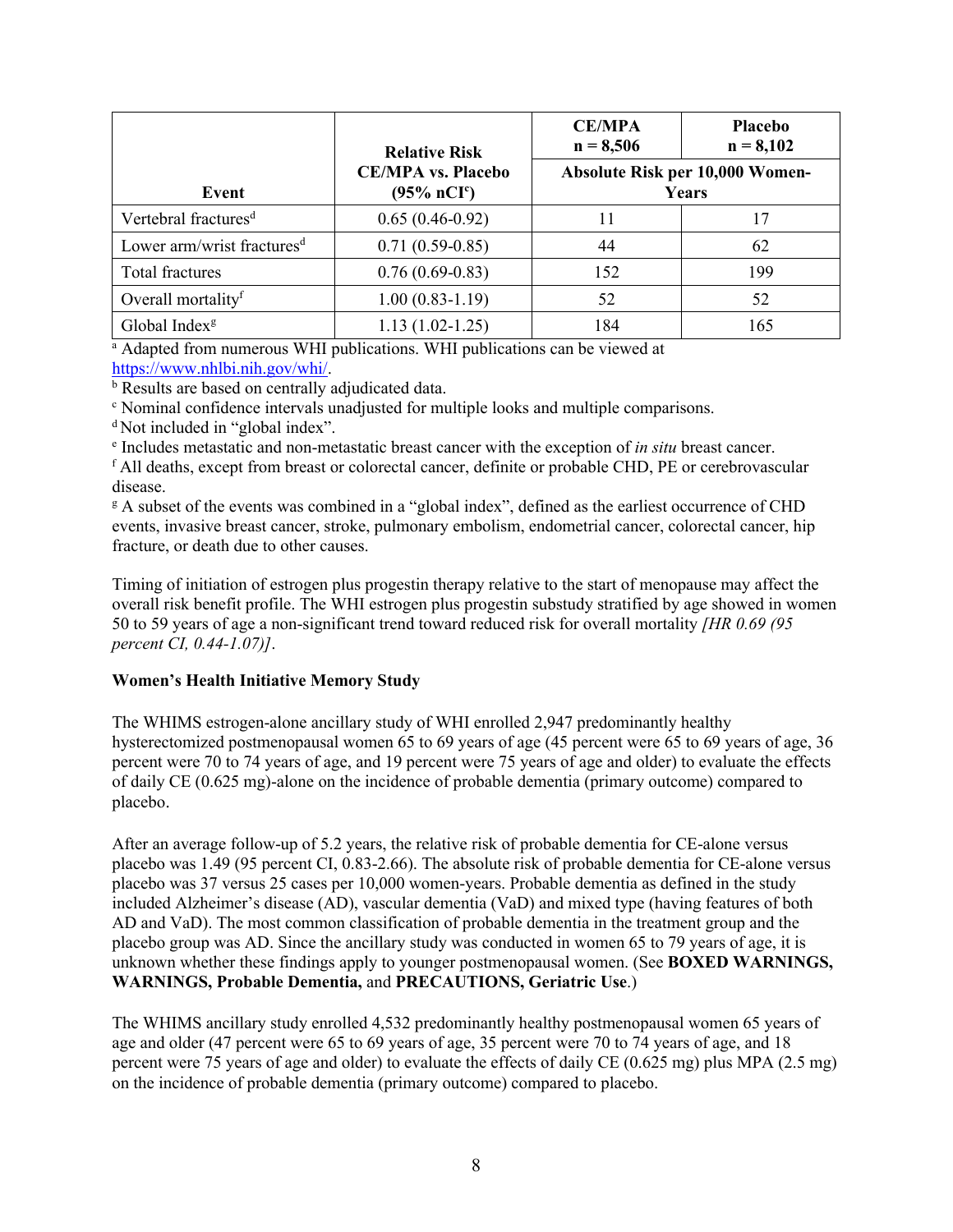After an average follow-up of 4 years, the relative risk of probable dementia for CE plus MPA versus placebo was 2.05 (95 percent CI, 1.21-3.48). The absolute risk of probable dementia for CE plus MPA versus placebo was 45 versus 22 cases per 10,000 women-years. Probable dementia as defined in the study included AD, VaD and mixed types (having features of both AD and VaD). The most common classification of probable dementia in the treatment group and the placebo group was AD. Since the ancillary study was conducted in women 65 to 79 years of age, it is unknown whether these findings apply to younger postmenopausal women. (See **WARNINGS**, **Probable Dementia** and **PRECAUTIONS, Geriatric Use.**)

When data from the two populations were pooled as planned in the WHIMS protocol, the reported overall relative risk for probable dementia was 1.76 (95 percent CI, 1.19-2.60). Differences between groups became apparent in the first year of treatment. It is unknown whether these findings apply to younger postmenopausal women. (See **WARNINGS, Probable Dementia,** and **PRECAUTIONS, Geriatric Use**.)

## **INDICATIONS AND USAGE**

ESTRING is indicated for the treatment of moderate to severe symptoms of vulvar and vaginal atrophy due to menopause.

## **CONTRAINDICATIONS**

ESTRING is contraindicated in women with any of the following conditions:

- 1. Undiagnosed abnormal genital bleeding.
- 2. Known, suspected, or history of breast cancer.
- 3. Known or suspected estrogen-dependent neoplasia.
- 4. Active DVT, PE, or a history of these conditions.
- 5. Active arterial thromboembolic disease (for example, stroke and MI), or a history of these conditions.
- 6. Known anaphylactic reaction or angioedema or hypersensitivity to ESTRING.
- 7. Known liver impairment or disease.
- 8. Known protein C, protein S, or antithrombin deficiency, or other known thrombophilic disorders.
- 9. Known or suspected pregnancy.

### **WARNINGS**

### **See BOXED WARNINGS**

ESTRING is a vaginal administered product with low systemic absorption following continuous use for 3 months (see CLINICAL PHARMACOLOGY, Pharmacokinetics, **Absorption**). However, the warnings, precautions, and adverse reactions associated with oral estrogen and/or progestin therapy should be considered in the absence of comparable data with other dosage forms of estrogens and/or progestins.

1. Cardiovascular Disorders

An increased risk of stroke and DVT has been reported with estrogen-alone therapy. An increased risk of stroke, DVT, PE, and MI has been reported with estrogen plus progestin therapy. Should any of these occur or be suspected, estrogens with or without progestin therapy should be discontinued immediately.

Risk factors for arterial vascular disease (for example, hypertension, diabetes mellitus, tobacco use, hypercholesterolemia, and obesity) and/or venous thromboembolism (VTE) (for example, personal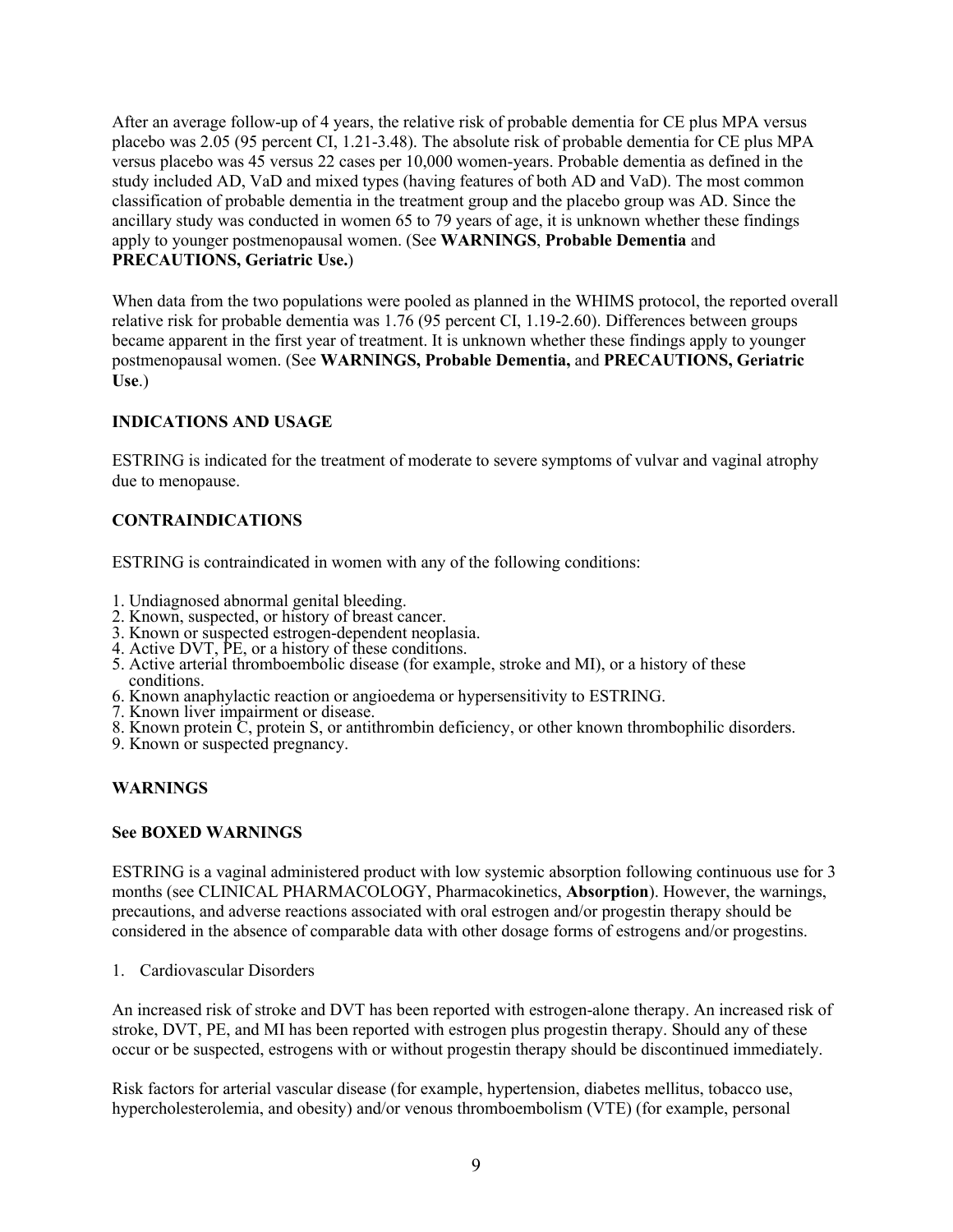history or family history of VTE, obesity, and systemic lupus erythematosus) should be managed appropriately.

## **a. Stroke**

In the WHI estrogen-alone substudy, a statistically significant increased risk of stroke was reported in women 50 to 79 years of age receiving daily CE (0.625 mg)-alone compared to women in the same age group receiving placebo (45 versus 33 per 10,000 women-years). The increase in risk was demonstrated in year one and persisted. (See **CLINICAL STUDIES**.) Should a stroke occur or be suspected, estrogenalone therapy should be discontinued immediately.

Subgroup analyses of women 50 to 59 years of age suggest no increased risk of stroke for those women receiving CE (0.625 mg)-alone versus those receiving placebo (18 versus 21 per 10,000 women-years).

In the WHI estrogen plus progestin substudy, a statistically significant increased risk of stroke was reported in women 50 to 79 years of age receiving daily CE (0.625 mg) plus MPA (2.5 mg) compared to women in the same age group receiving placebo (33 versus 25 per 10,000 women-years). The increase in risk was demonstrated after the first year and persisted. (See **CLINICAL STUDIES**.) Should a stroke occur or be suspected, estrogen plus progestin therapy should be discontinued immediately.

## **b. Coronary Heart Disease**

In the WHI estrogen-alone substudy, no overall effect on CHD events (defined as nonfatal MI, silent MI and CHD death) was reported in women receiving estrogen-alone compared to placebo. (See **CLINICAL STUDIES**.)

Subgroup analyses of women 50 to 59 years of age suggest a statistically non-significant reduction in CHD events (CE [0.625 mg]-alone compared to placebo) in women with less than 10 years since menopause (8 versus 16 per 10,000 women-years).

In the WHI estrogen plus progestin substudy, there was a statistically non-significant increased risk of CHD events reported in women receiving daily CE (0.625 mg) plus MPA (2.5 mg) compared to women receiving placebo (41 versus 34 per 10,000 women-years). An increase in relative risk was demonstrated in year 1, and a trend toward decreasing relative risk was reported in years 2 through 5. (See **CLINICAL STUDIES**.)

In postmenopausal women with documented heart disease ( $n = 2,763$ , average 66.7 years of age), in a controlled clinical trial of secondary prevention of cardiovascular disease (Heart and Estrogen/Progestin Replacement Study [HERS]), treatment with daily CE (0.625 mg) plus MPA (2.5 mg) demonstrated no cardiovascular benefit. During an average follow-up of 4.1 years, treatment with CE plus MPA did not reduce the overall rate of CHD events in postmenopausal women with established CHD. There were more CHD events in the CE plus MPA-treated group than in the placebo group in year 1, but not during the subsequent years. Two thousand three hundred and twenty-one (2,321) women from the original HERS trial agreed to participate in an open label extension of HERS, HERS II. Average follow-up in HERS II was an additional 2.7 years, for a total of 6.8 years overall. Rates of CHD events were comparable among women in the combined continuous CE plus MPA treatment group and the placebo group in HERS, HERS II, and overall.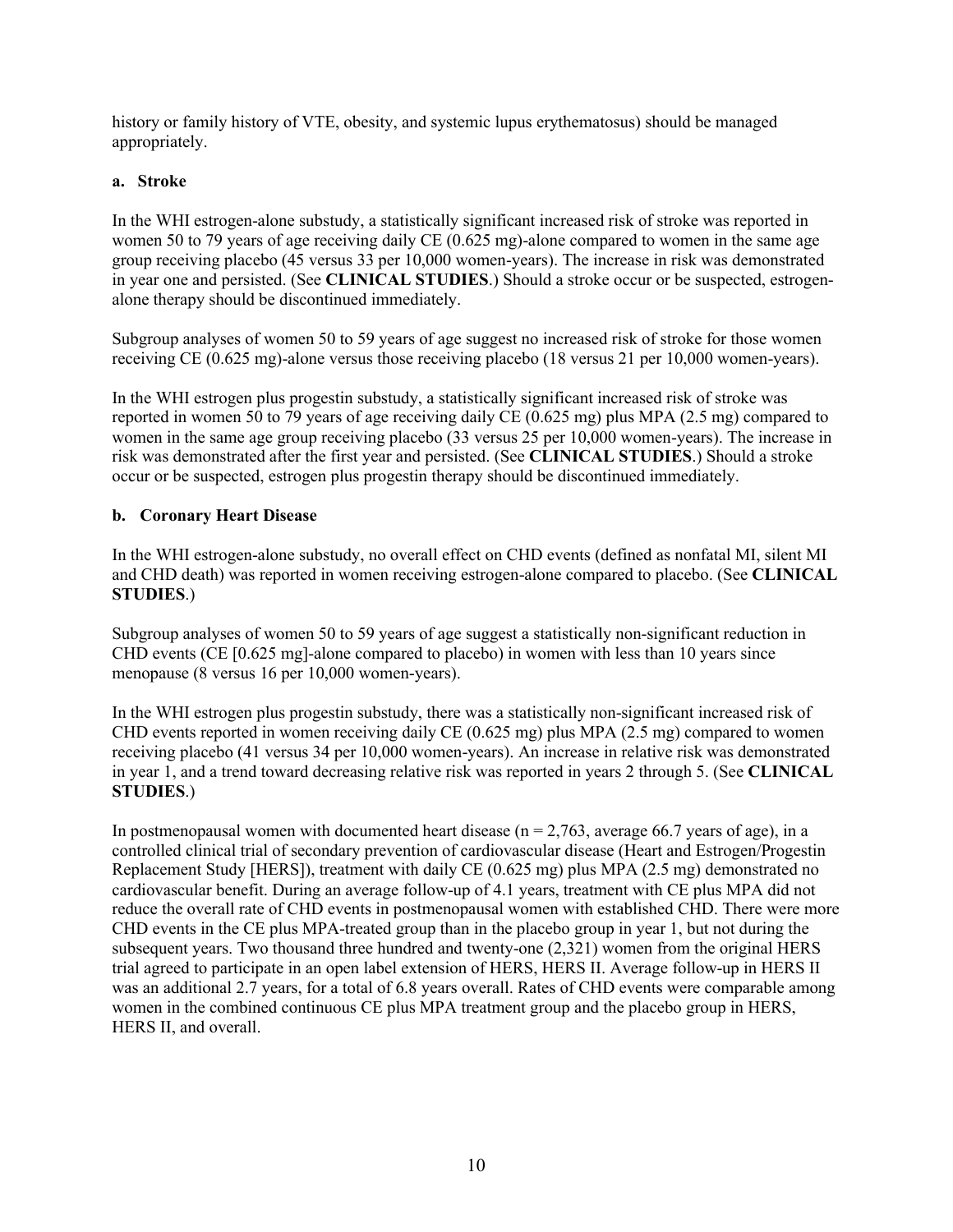### **c. Venous Thromboembolism**

In the WHI estrogen-alone substudy, the risk of VTE (DVT and PE) was increased for women receiving daily CE (0.625 mg)-alone compared to women receiving placebo (30 versus 22 per 10,000 womenyears), although only the increased risk of DVT reached statistical significance (23 versus 15 per 10,000 women-years). The increase in VTE risk was demonstrated during the first 2 years. (See **CLINICAL STUDIES**.) Should a VTE occur or be suspected, estrogen-alone therapy should be discontinued immediately.

In the WHI estrogen plus progestin substudy, a statistically significant 2-fold greater rate of VTE was reported in women receiving daily CE (0.625 mg) plus MPA (2.5 mg) compared to women receiving placebo (35 versus 17 per 10,000 women-years). Statistically significant increases in risk for both DVT (26 versus 13 per 10,000 women-years) and PE (18 versus 8 per 10,000 women-years) were also demonstrated. The increase in VTE risk was observed during the first year and persisted. (See **CLINICAL STUDIES**.) Should a VTE occur or be suspected, estrogen plus progestin therapy should be discontinued immediately.

If feasible, estrogens should be discontinued at least 4 to 6 weeks before surgery of the type associated with an increased risk of thromboembolism, or during periods of prolonged immobilization.

2. Malignant Neoplasms

## **a. Endometrial Cancer**

An increased risk of endometrial cancer has been reported with the use of unopposed estrogen therapy in a woman with a uterus. The reported endometrial cancer risk among unopposed estrogen users is about 2 to 12-times greater than in non-users, and appears dependent on duration of treatment and on estrogen dose. Most studies show no significant increased risk associated with use of estrogens for less than 1 year. The greatest risk appears associated with prolonged use, with increased risks of 15 to 24-fold for 5 to 10 years or more. This risk has been shown to persist for at least 8 to 15 years after estrogen therapy is discontinued.

Clinical surveillance of all women using estrogen-alone or estrogen plus progestin therapy is important. Adequate diagnostic measures, including directed or random endometrial sampling when indicated, should be undertaken to rule out malignancy in postmenopausal women with undiagnosed persistent or recurring abnormal vaginal bleeding. There is no evidence that the use of natural estrogens results in a different endometrial risk profile than synthetic estrogens of equivalent estrogen dose. Adding a progestin to estrogen therapy has been shown to reduce the risk of endometrial hyperplasia, which may be a precursor to endometrial cancer.

# **b. Breast Cancer**

The most important randomized clinical trial providing information about breast cancer in estrogen-alone users is the WHI substudy of daily CE (0.625 mg)-alone. In the WHI estrogen-alone substudy, after an average follow-up of 7.1 years, daily CE (0.625 mg)-alone was not associated with an increased risk of invasive breast cancer (relative risk [RR] 0.80. (See **CLINICAL STUDIES**.)

The most important randomized clinical trial providing information about breast cancer in estrogen plus progestin users is the WHI substudy of daily CE (0.625 mg) plus MPA (2.5 mg). After a mean follow-up of 5.6 years, the estrogen plus progestin substudy reported an increased risk of invasive breast cancer in women who took daily CE plus MPA.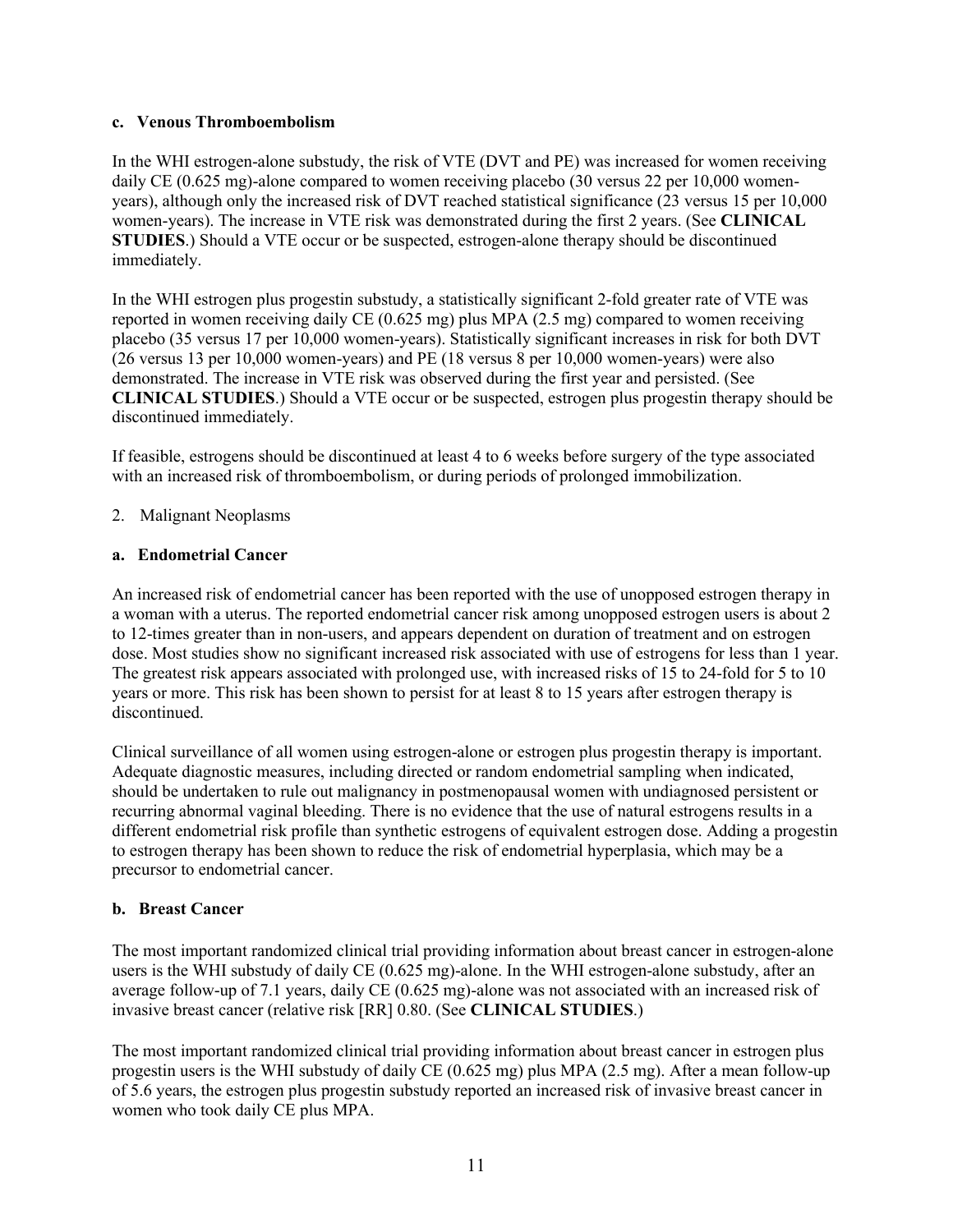In this substudy, prior use of estrogen-alone or estrogen plus progestin therapy was reported by 26 percent of the women. The relative risk of invasive breast cancer was 1.24, and the absolute risk was 41 versus 33 cases per 10,000 women-years, for CE plus MPA compared with placebo. Among women who reported prior use of hormone therapy, the relative risk of invasive breast cancer was 1.86, and the absolute risk was 46 versus 25 cases per 10,000 women-years, for CE plus MPA compared with placebo. Among women who reported no prior use of hormone therapy, the relative risk of invasive breast cancer was 1.09, and the absolute risk was 40 versus 36 cases per 10,000 women-years, for CE plus MPA compared with placebo. In the same substudy, invasive breast cancers were larger, were more likely to be node positive, and were diagnosed at a more advanced stage in the CE (0.625 mg) plus MPA (2.5 mg) group compared with the placebo group. Metastatic disease was rare with no apparent difference between the two groups. Other prognostic factors such as histologic subtype, grade and hormone receptor status did not differ between the groups. (See **CLINICAL STUDIES**.)Consistent with the WHI clinical trial, observational studies have also reported an increased risk of breast cancer for estrogen plus progestin therapy, and a smaller increased risk for estrogen-alone therapy, after several years of use. The risk increased with duration of use, and appeared to return to baseline in about 5 years after stopping treatment (only the observational studies have substantial data on risk after stopping). Observational studies also suggest that the risk of breast cancer was greater, and became apparent earlier, with estrogen plus progestin therapy as compared to estrogen-alone therapy. However, these studies have not generally found significant variation in the risk of breast cancer among different estrogen plus progestin combinations, doses, or routes of administration.

The use of estrogen alone and estrogen plus progestin has been reported to result in an increase in abnormal mammograms requiring further evaluation. All women should receive yearly breast exams by a healthcare provider and perform monthly breast self-examinations. In addition, mammography examinations should be scheduled based on patient age, risk factors, and prior mammogram results.

### **c. Ovarian Cancer**

The WHI estrogen plus progestin substudy reported a statistically non-significant increased risk of ovarian cancer. After an average follow-up of 5.6 years, the relative risk for ovarian cancer for CE plus MPA versus placebo was 1.58 (95 percent CI, 0.77-3.24). The absolute risk for CE plus MPA was 4 versus 3 cases per 10,000 women-years.

A meta-analysis of 17 prospective and 35 retrospective epidemiology studies found that women who used hormonal therapy for menopausal symptoms had an increased risk for ovarian cancer. The primary analysis, using case-control comparisons, included 12,110 cancer cases from the 17 prospective studies. The relative risks associated with current use of hormonal therapy was 1.41 (95% confidence interval [CI] 1.32 to 1.50); there was no difference in the risk estimates by duration of the exposure (less than 5 years [median of 3 years] vs. greater than 5 years [median of 10 years] of use before the cancer diagnosis). The relative risk associated with combined current and recent use (discontinued use within 5 years before cancer diagnosis) was 1.37 (95% CI 1.27-1.48), and the elevated risk was significant for both estrogenalone and estrogen plus progestin products. The exact duration of hormone therapy use associated with an increased risk of ovarian cancer, however, is unknown.

# **3.** Probable Dementia

In the WHIMS estrogen-alone ancillary study of WHI, a population of 2,947 hysterectomized women 65 to 79 years of age was randomized to daily CE (0.625 mg)-alone or placebo. After an average follow-up of 5.2 years, 28 women in the CE-alone group and 19 women in the placebo group were diagnosed with probable dementia. The relative risk of probable dementia for CE-alone versus placebo was 1.49 (95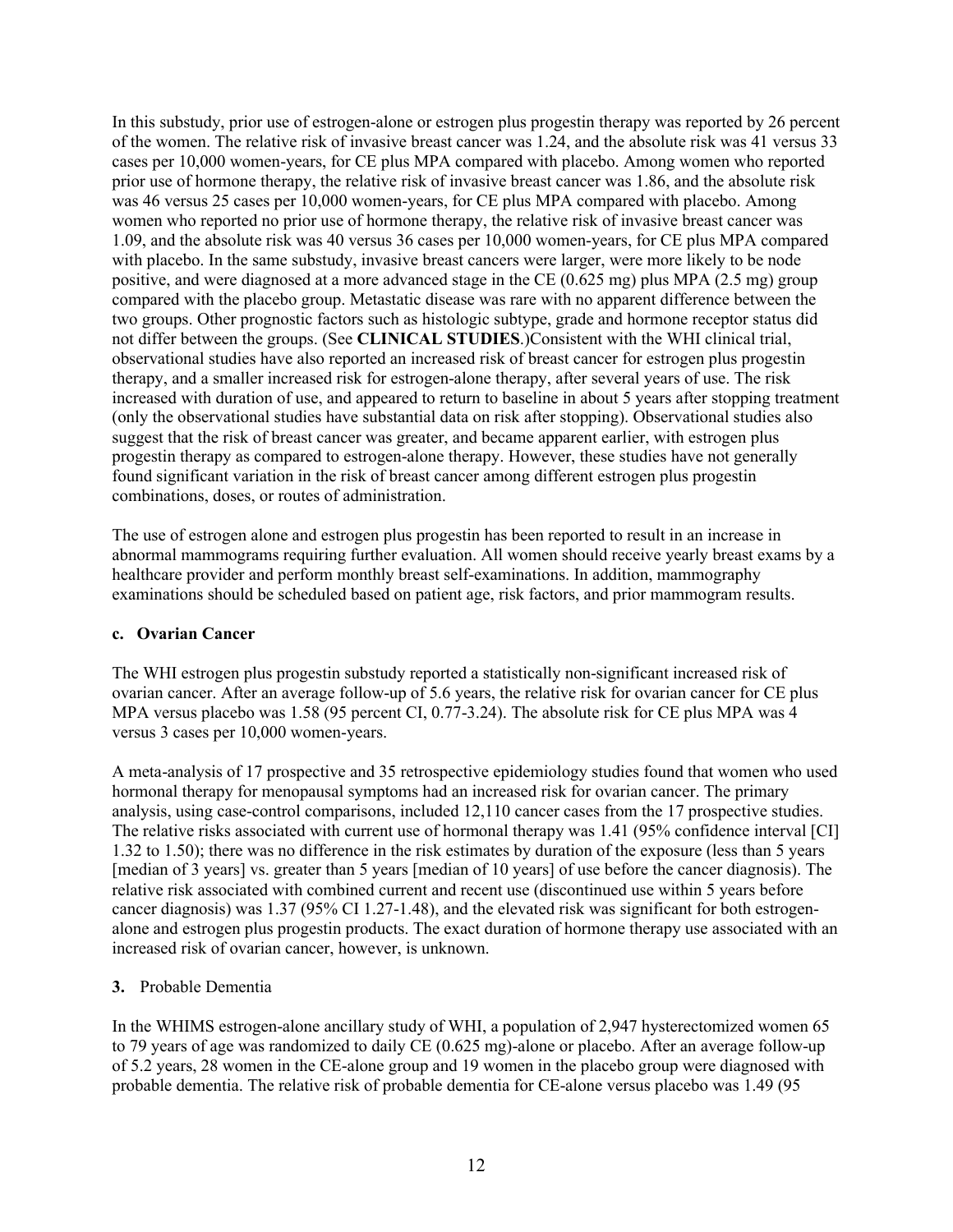percent CI, 0.83-2.66). The absolute risk of probable dementia for CE-alone versus placebo was 37 versus 25 cases per 10,000 women-years. (See **CLINICAL STUDIES** and **PRECAUTIONS, Geriatric Use**.)

In the WHIMS estrogen plus progestin ancillary study, a population of 4,532 postmenopausal women 65 to 79 years of age was randomized to daily CE (0.625 mg) plus MPA (2.5 mg) or placebo.

After an average follow-up of 4 years, 40 women in the CE plus MPA group and 21 women in the placebo group were diagnosed with probable dementia. The relative risk of probable dementia for CE/MPA versus placebo was 2.05 (95 percent CI, 1.21-3.48). The absolute risk of probable dementia for CE/MPA versus placebo was 45 versus 22 cases per 10,000 women-years. (See **CLINICAL STUDIES**  and **PRECAUTIONS, Geriatric Use**.)

When data from the two populations in the WHIMS estrogen-alone and estrogen plus progestin ancillary studies were pooled as planned in the WHIMS protocol, the reported overall relative risk for probable dementia was 1.76 (95 percent CI, 1.19-2.60). Since both ancillary studies were conducted in women 65 to 79 years of age, it is unknown whether these findings apply to younger postmenopausal women. (See **PRECAUTIONS, Geriatric Use**.)

### **4.** Gallbladder Disease

A 2- to 4-fold increase in the risk of gallbladder disease requiring surgery in postmenopausal women receiving estrogens has been reported.

#### **5.** Hypercalcemia

Estrogen administration may lead to severe hypercalcemia in patients with breast cancer and bone metastases. If hypercalcemia occurs, use of the drug should be stopped and appropriate measures taken to reduce the serum calcium level.

### **6.** Visual abnormalities

Retinal vascular thrombosis has been reported in patients receiving estrogens. Discontinue medication pending examination if there is sudden partial or complete loss of vision, or a sudden onset of proptosis, diplopia, or migraine. If examination reveals papilledema or retinal vascular lesions, estrogens should be discontinued.

#### **7.** Hereditary Angioedema

Exogenous estrogens may exacerbate symptoms of angioedema in women with hereditary angioedema.

### **PRECAUTIONS**

- A. General
- 1. Addition of a progestin when a woman has not had a hysterectomy

Studies of the addition of a progestin for 10 or more days of a cycle of estrogen administration, or daily with estrogen in a continuous regimen, have reported a lowered incidence of endometrial hyperplasia than would be induced by estrogen treatment alone. Endometrial hyperplasia may be a precursor to endometrial cancer.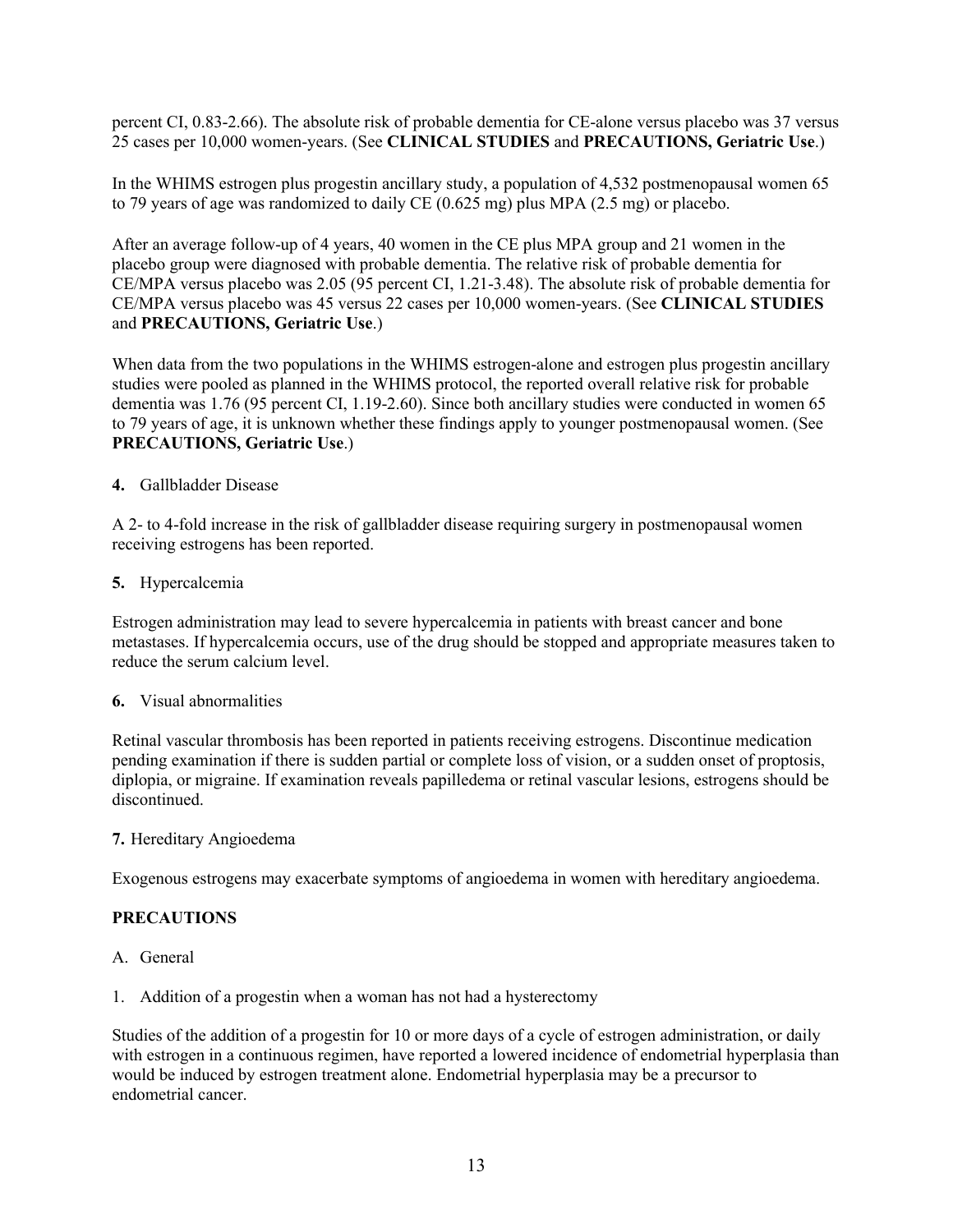There are, however, possible risks that may be associated with the use of progestins with estrogens compared to estrogen alone regimens. These include a possible increased risk of breast cancer.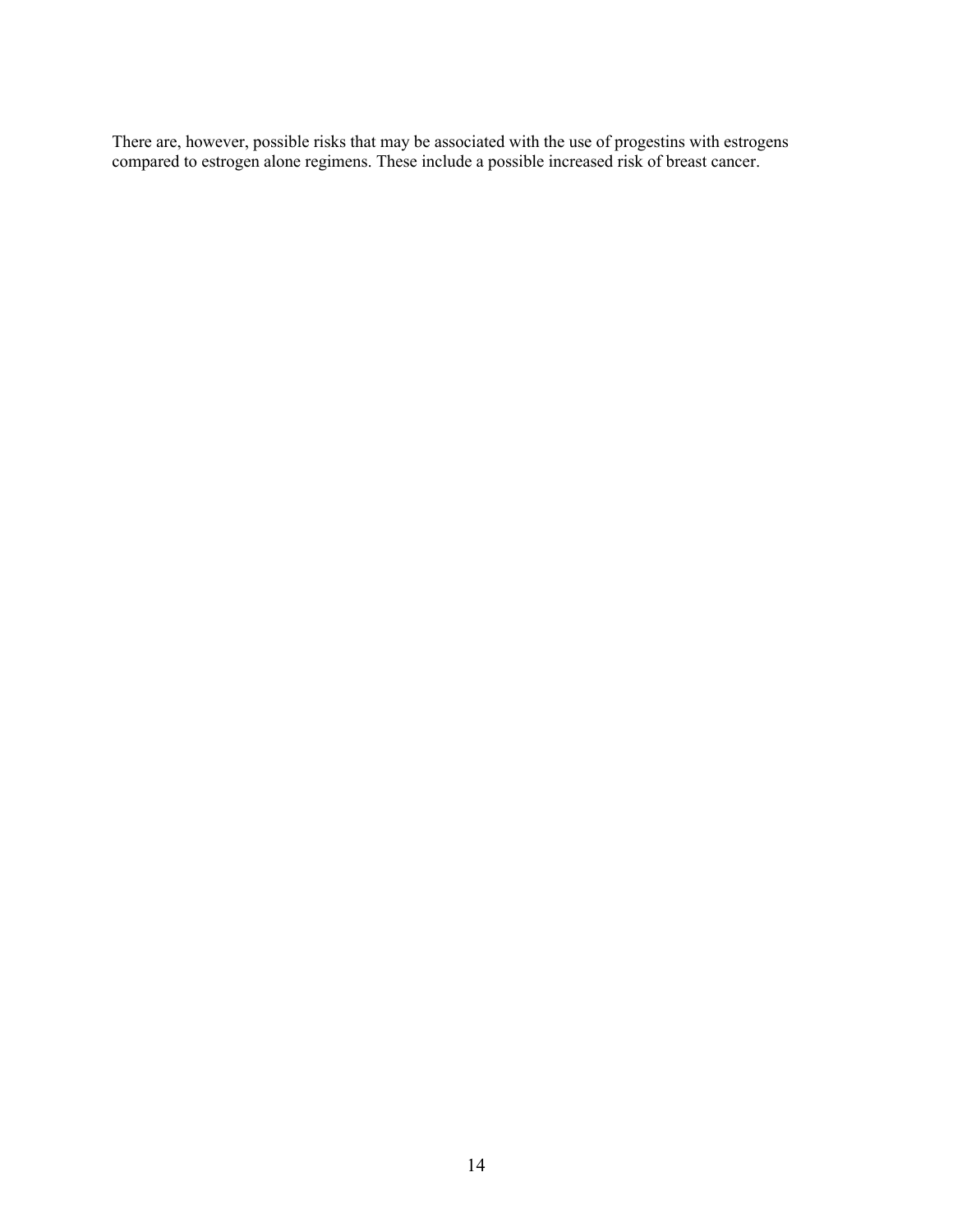## 2. Elevated blood pressure

In a small number of case reports, substantial increases in blood pressure have been attributed to idiosyncratic reactions to estrogens. In a large, randomized, placebo-controlled clinical trial, a generalized effect of estrogen therapy on blood pressure was not seen.

## 3. Hypertriglyceridemia

In women with pre-existing hypertriglyceridemia, estrogen therapy may be associated with elevations of plasma triglycerides leading to pancreatitis. Consider discontinuation of treatment if pancreatitis occurs.

4. Hepatic impairment and/or past history of cholestatic jaundice

Estrogens may be poorly metabolized in patients with impaired liver function. For women with a history of cholestatic jaundice associated with past estrogen use or with pregnancy, caution should be exercised and in the case of recurrence, medication should be discontinued.

5. Hypothyroidism

Estrogen administration leads to increased thyroid-binding globulin (TBG) levels. Women with normal thyroid function can compensate for the increased TBG by making more thyroid hormone, thus maintaining free  $T_4$  and  $T_3$  serum concentrations in the normal range. Women dependent on thyroid hormone replacement therapy who are also receiving estrogens may require increased doses of their thyroid replacement therapy. These women should have their thyroid function monitored in order to maintain their free thyroid hormone levels in an acceptable range.

6**.** Hypocalcemia

Estrogen therapy should be used with caution in women with hypoparathyroidism as estrogen-induced hypocalcemia may occur.

# 7**.** Fluid retention

Estrogens may cause some degree of fluid retention. Women with conditions that might be influenced by this factor, such as a cardiac or renal impairment, warrant careful observation when estrogen-alone is prescribed.

8. Exacerbation of endometriosis

A few cases of malignant transformation of residual endometrial implants have been reported in women treated post-hysterectomy with estrogen-alone therapy. For women known to have residual endometriosis post-hysterectomy, the addition of progestin should be considered.

### 9. Exacerbation of other conditions

Estrogen therapy may cause an exacerbation of asthma, diabetes mellitus, epilepsy, migraine, porphyria, systemic lupus erythematosus, and hepatic hemangiomas and should be used with caution in women with these conditions.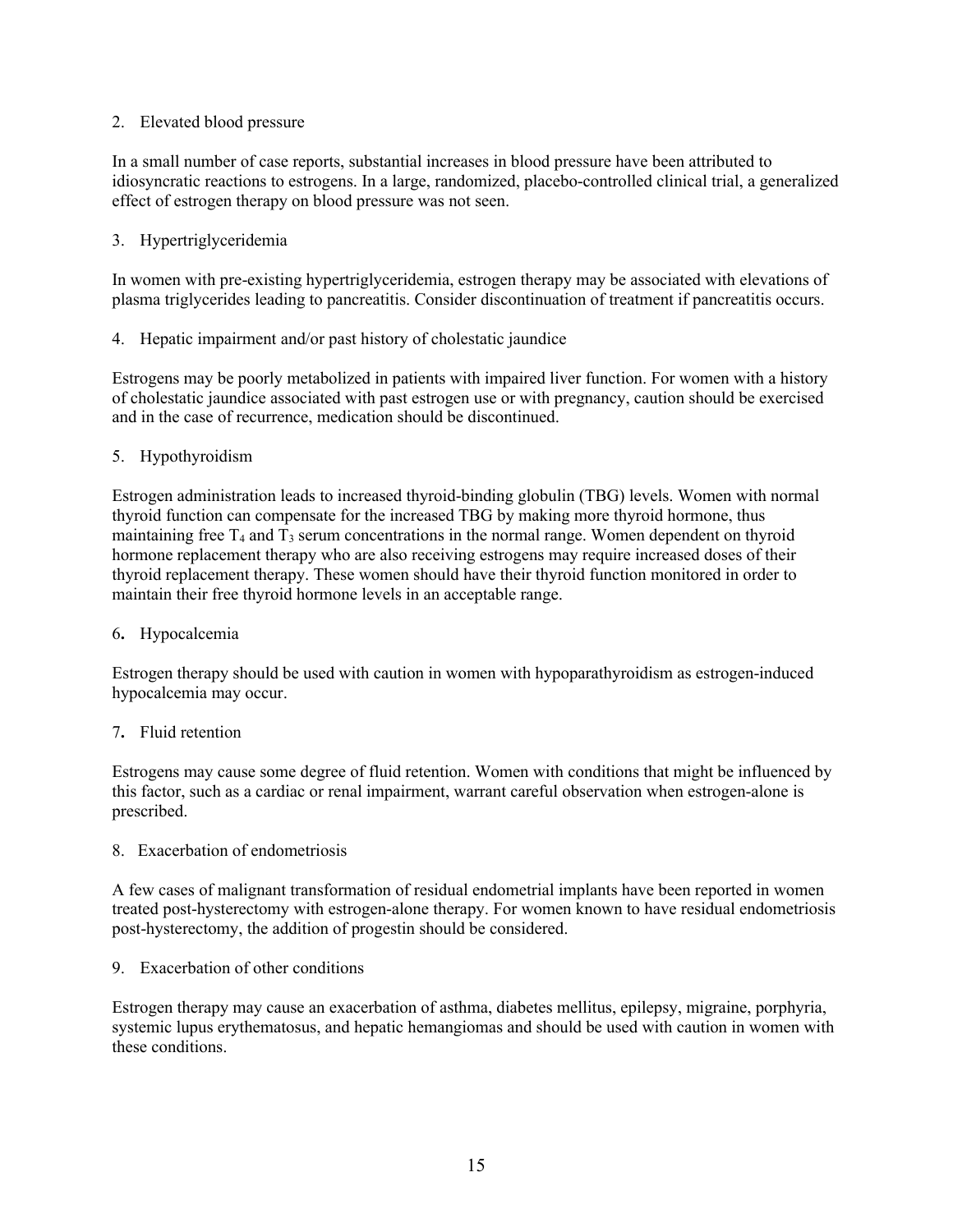### 10. Location of ESTRING

Some women have experienced moving or gliding of ESTRING within the vagina. Instances of ESTRING being expelled from the vagina in connection with moving the bowels, strain, or constipation have been reported. If this occurs, ESTRING can be rinsed in lukewarm water and reinserted into the vagina by the patient.

## 11. Vaginal Irritation

ESTRING may not be suitable for women with narrow, short, or stenosed vaginas. Narrow vagina, vaginal stenosis, prolapse, and vaginal infections are conditions that make the vagina more susceptible to ESTRING-caused irritation or ulceration. Women with signs or symptoms of vaginal irritation should alert their physician.

### 12. Vaginal Infection

Vaginal infection is generally more common in postmenopausal women due to the lack of the normal flora of fertile women, especially lactobacillus, and the subsequent higher pH. Vaginal infections should be treated with appropriate antimicrobial therapy before initiation of ESTRING. If a vaginal infection develops during use of ESTRING, then ESTRING should be removed and reinserted only after the infection has been appropriately treated.

### B. Patient Information

Physicians are advised to discuss the **PATIENT INFORMATION** leaflet with women for whom they prescribe ESTRING.

### C. Laboratory Tests

Serum FSH and estradiol levels have not been shown to be useful in the management of moderate to severe symptoms of vulvar and vaginal atrophy.

- D. Drug and Laboratory Test Interactions
- 1. Accelerated prothrombin time, partial thromboplastin time, and platelet aggregation time; increased platelet count; increased factors II, VII antigen, VIII antigen, VIII coagulant activity, IX, X, XII, VII-X complex, II-VII-X complex, and beta-thromboglobulin; decreased levels of anti-factor Xa and antithrombin III, decreased antithrombin III activity; increased levels of fibrinogen and fibrinogen activity; increased plasminogen antigen and activity.
- 2. Increased thyroid-binding globulin (TBG) levels leading to increased circulating total thyroid hormone levels, as measured by protein-bound iodine (PBI),  $T_4$  levels (by column or by radioimmunoassay) or  $T_3$  levels by radioimmunoassay.  $T_3$  resin uptake is decreased, reflecting the elevated TBG. Free  $T_4$  and free  $T_3$  concentrations are unaltered. Women on thyroid replacement therapy may require higher doses of thyroid hormone.
- 3. Other binding proteins may be elevated in serum, (i.e., corticosteroid binding globulin [CBG], sex hormone-binding globulin [SHBG]), leading to increased circulating corticosteroid and sex steroids, respectively. Free hormone concentrations, such as testosterone and estradiol, may be decreased. Other plasma proteins may be increased (angiotensinogen/renin substrate, alpha-1-antitrypsin, ceruloplasmin).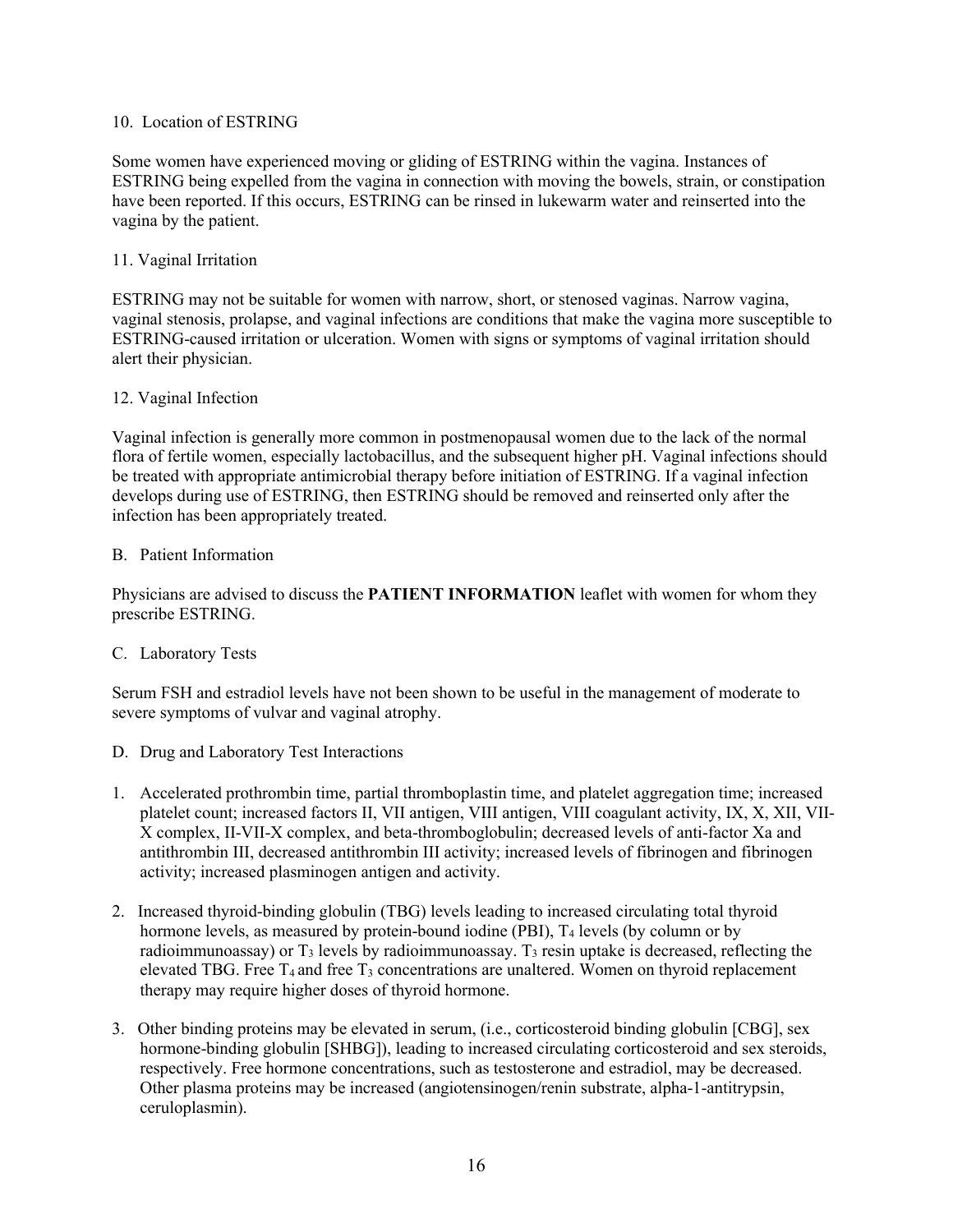- 4. Increased plasma high-density (HDL) and HDL<sup>2</sup> cholesterol subfraction concentrations, reduced lowdensity (LDL) cholesterol concentration, increased triglycerides levels.
- 5. Impaired glucose tolerance.
- E. Carcinogenesis, Mutagenesis, and Impairment of Fertility

Long-term, continuous administration of natural and synthetic estrogens in certain animal species increases the frequency of carcinomas of the breast, uterus, cervix, vagina, testes and liver.

F. Pregnancy

ESTRING should not be used during pregnancy. (See **CONTRAINDICATIONS.**)

There appears to be little or no increased risk of birth defects in children born to women who have used estrogens and progestins as an oral contraceptive inadvertently during early pregnancy.

#### G. Nursing Mothers

ESTRING should not be used during lactation. Estrogen administration to nursing women has been shown to decrease the quantity and quality of the breast milk. Detectable amounts of estrogens have been identified in the breast milk of mothers receiving estrogens. Caution should be exercised when ESTRING is administered to a nursing woman.

H. Pediatric Use

ESTRING is not indicated in children. Clinical studies have not been conducted in the pediatric population.

I. Geriatric Use

There have not been sufficient numbers of geriatric patients involved in studies utilizing ESTRING to determine whether those over 65 years of age differ from younger subjects in their response to ESTRING.

### *The Women's Health Initiative Study*

In the WHI estrogen-alone substudy (daily CE [0.625 mg]-alone versus placebo), there was a higher relative risk of stroke in women greater than 65 years of age. *(*See **CLINICAL STUDIES.***)*

In the WHI estrogen plus progestin substudy (daily CE [0.625 mg] plus MPA [2.5 mg] versus placebo), there was a higher relative risk of nonfatal stroke and invasive breast cancer in women greater than 65 years of age. (See **CLINICAL STUDIES.**)

### *The Women's Health Initiative Memory Study*

In the WHIMS ancillary studies of postmenopausal women 65 to 79 years of age, there was an increased risk of developing probable dementia in women receiving estrogen-alone or estrogen plus progestin when compared to placebo. (See **CLINICAL STUDIES**.)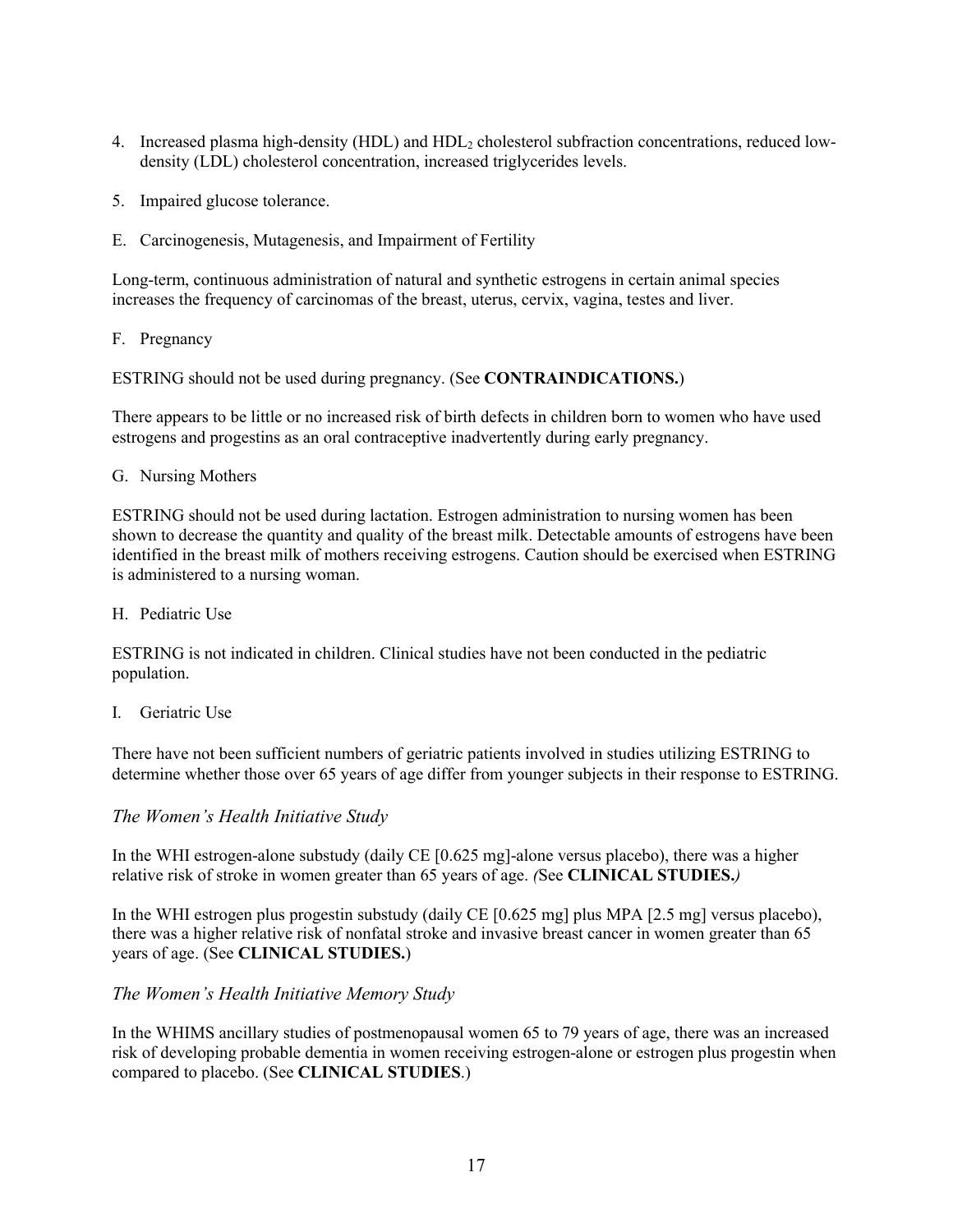Since both ancillary studies were conducted in women 65 to 79 years of age, it is unknown whether these findings apply to younger postmenopausal women.

#### **ADVERSE REACTIONS**

#### See **BOXED WARNINGS, WARNINGS** and **PRECAUTIONS**

Because clinical trials are conducted under widely varying conditions, adverse reaction rates observed in the clinical trials of a drug cannot be directly compared to rates in the clinical trials of another drug and may not reflect the rates observed in practice.

In the two ESTRING controlled studies, discontinuation of treatment due to an adverse event was required by 5.4 percent of patients receiving ESTRING and 3.9 percent of patients receiving conjugated estrogens vaginal cream. The most common reasons for withdrawal from ESTRING treatment due to an adverse event were vaginal discomfort and gastrointestinal symptoms.

The adverse events reported with a frequency of 3 percent or greater in the two pivotal controlled studies by patients receiving ESTRING or conjugated estrogens vaginal cream are listed in Table 4.

Table 4: Adverse Events Reported by 3 Percent or More of Patients Receiving Either ESTRING or Conjugated Estrogens Vaginal Cream in Two Pivotal Controlled Studies **ESTRING**

| <b>ADVERSE EVENT</b>                     | <b>ESTRING</b><br>$(n = 257)$<br>$\frac{0}{0}$ | <b>Conjugated Estrogens</b><br>Vaginal Cream $(n = 129)$<br>$\frac{0}{0}$ |
|------------------------------------------|------------------------------------------------|---------------------------------------------------------------------------|
|                                          |                                                |                                                                           |
| Musculoskeletal                          |                                                |                                                                           |
| <b>Back Pain</b>                         | 6                                              | 8                                                                         |
| Arthritis                                | $\overline{4}$                                 | $\overline{c}$                                                            |
| Arthralgia                               | 3                                              | 5                                                                         |
| <b>Skeletal Pain</b>                     | $\overline{2}$                                 | $\overline{4}$                                                            |
| CNS/Peripheral Nervous System            |                                                |                                                                           |
| Headache                                 | 13                                             | 16                                                                        |
| Psychiatric                              |                                                |                                                                           |
| Insomnia                                 | 4                                              | $\boldsymbol{0}$                                                          |
| Gastrointestinal                         |                                                |                                                                           |
| Abdominal Pain                           | 4                                              | $\overline{2}$                                                            |
| Nausea                                   | 3                                              | $\overline{2}$                                                            |
| Respiratory                              |                                                |                                                                           |
| <b>Upper Respiratory Tract Infection</b> | 5                                              | 6                                                                         |
| <b>Sinusitis</b>                         | $\overline{4}$                                 | 3                                                                         |
| Pharyngitis                              | 1                                              | 3                                                                         |
| Urinary                                  |                                                |                                                                           |
| <b>Urinary Tract Infection</b>           | $\overline{2}$                                 | 7                                                                         |
| Female Reproductive                      |                                                |                                                                           |
| Leukorrhea                               | 7                                              | $\mathfrak{Z}$                                                            |
| Vaginitis                                | 5                                              | $\overline{c}$                                                            |
| Vaginal Discomfort/Pain                  | 5                                              | 5                                                                         |
| Vaginal Hemorrhage                       | 4                                              | 5                                                                         |
| Asymptomatic Genital Bacterial Growth    | 4                                              | 6                                                                         |
| <b>Breast Pain</b>                       | 1                                              | 7                                                                         |
|                                          |                                                |                                                                           |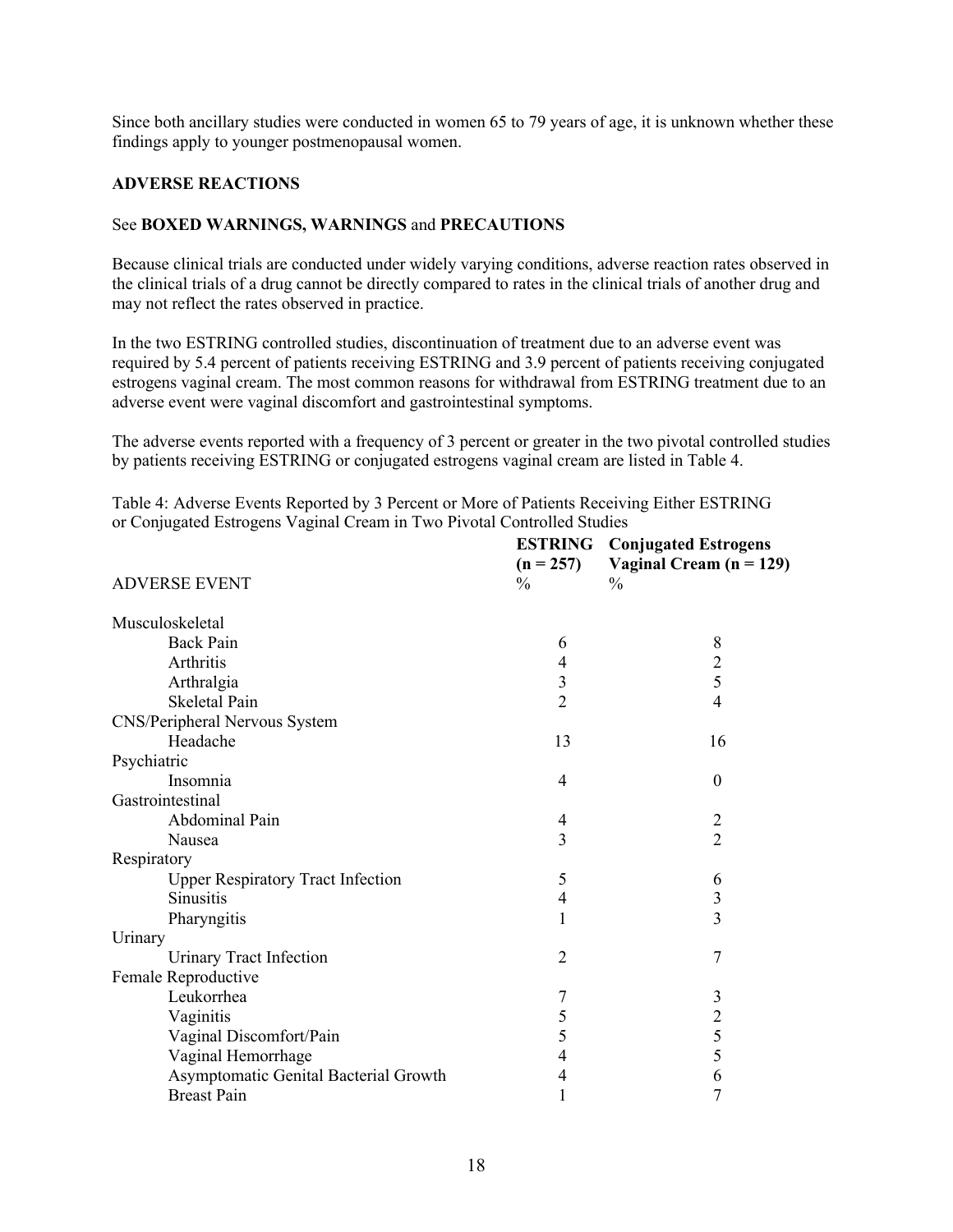| Table 4: Adverse Events Reported by 3 Percent or More of Patients Receiving Either ESTRING |  |
|--------------------------------------------------------------------------------------------|--|
| or Conjugated Estrogens Vaginal Cream in Two Pivotal Controlled Studies                    |  |

|                           | <b>ESTRING</b><br>$(n = 257)$ | <b>Conjugated Estrogens</b><br>Vaginal Cream $(n = 129)$ |
|---------------------------|-------------------------------|----------------------------------------------------------|
| <b>ADVERSE EVENT</b>      | $\frac{0}{0}$                 | $\frac{0}{0}$                                            |
| Resistance Mechanisms     |                               |                                                          |
| <b>Genital Moniliasis</b> | 6                             |                                                          |
| Body as a Whole           |                               |                                                          |
| Flu-Like Symptoms         |                               |                                                          |
| <b>Hot Flushes</b>        |                               |                                                          |
| Allergy                   |                               | 4                                                        |
| Miscellaneous             |                               |                                                          |
| <b>Family Stress</b>      |                               |                                                          |

#### **Postmarketing Experience**

Cases of toxic shock syndrome (TSS) have been reported in women using vaginal rings. TSS is a rare, but serious disease that may cause death. Warning signs of TSS include fever, nausea, vomiting, diarrhea, muscle pain, dizziness, faintness, or a sunburn-rash on face and body.

Vaginal erosion, vaginal ulceration, adherence of the vaginal ring to the vaginal wall:

- Cases of ring adherence to the vaginal wall, making ring removal difficult, have occurred. Some cases have required surgical removal of vaginal rings.
- Cases of vaginal erosion and vaginal ulceration that may manifest as vaginal irritation, erythema. abrasion or spotting have occurred.

Vaginal wall ulceration or erosion should be carefully evaluated. If an ulceration or erosion has occurred, consideration should be given to leaving the ring out and not replacing it until healing is complete in order to prevent the ring from adhering to the healing tissue.

Cases of bowel obstruction and vaginal ring use have been reported. Persistent abdominal complaints consistent with obstruction should be carefully evaluated.

Cases of hypersensitivity have been reported.

The following additional adverse events were reported at least once by patients receiving ESTRING in the worldwide clinical program, which includes controlled and uncontrolled studies. A causal relationship with ESTRING has not been established.

**Body as a Whole**: allergic reaction

**CNS/Peripheral Nervous System**: dizziness

**Gastrointestinal**: enlarged abdomen, vomiting

**Metabolic/Nutritional Disorders**: weight decrease or increase

**Musculoskeletal**: arthropathy (including arthrosis)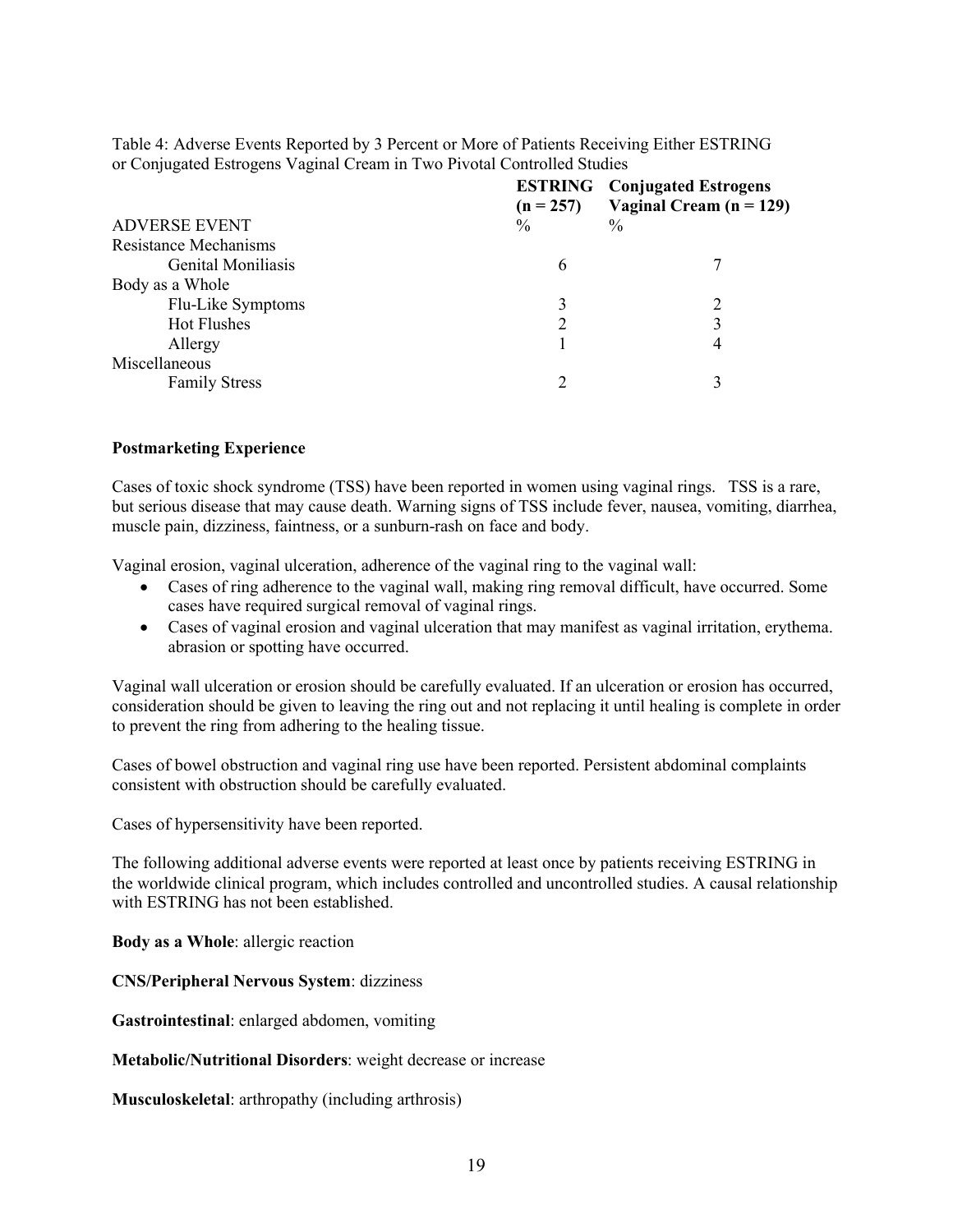**Psychiatric**: depression, decreased libido, nervousness

**Reproductive**: breast engorgement, breast enlargement, intermenstrual bleeding, genital edema, vulval disorder

**Skin/Appendages**: pruritus, pruritus ani

**Urinary**: micturition frequency, urethral disorder

**Vascular**: thrombophlebitis

**Vision**: abnormal vision

### **OVERDOSAGE**

Overdosage of estrogen may cause nausea, vomiting, breast tenderness, abdominal pain, drowsiness and fatigue, and withdrawal bleeding may occur in women. Treatment of overdose consists of discontinuation of ESTRING together with institution of appropriate symptomatic care.

### **DOSAGE AND ADMINISTRATION**

One ESTRING (estradiol vaginal ring) is to be inserted as deeply as possible into the upper one-third of the vaginal vault. The ring is to remain in place continuously for three months, after which it is to be removed and, if appropriate, replaced by a new ring. The need to continue treatment should be assessed at 3 or 6 month intervals.

Should the ring be removed or fall out at any time during the 90-day treatment period, the ring should be rinsed in lukewarm water and re-inserted by the patient, or, if necessary, by a physician or nurse.

Retention of the ring for greater than 90 days does not represent overdosage but will result in progressively greater underdosage with the attendant risk of loss of efficacy and increasing risk of vaginal infections and/or erosions.

#### **Instructions for Use**

#### **ESTRING (estradiol vaginal ring) insertion**

The ring should be pressed into an oval and inserted into the upper third of the vaginal vault. The exact position is not critical. When ESTRING is in place, the patient should not feel anything. If the patient feels discomfort, ESTRING is probably not far enough inside. Gently push ESTRING further into the vagina.

### **ESTRING use**

ESTRING should be left in place continuously for 90 days and then, if continuation of therapy is deemed appropriate, replaced by a new ESTRING.

The patient should not feel ESTRING when it is in place and it should not interfere with sexual intercourse. Straining at defecation may make ESTRING move down in the lower part of the vagina. If so, it may be pushed up again with a finger.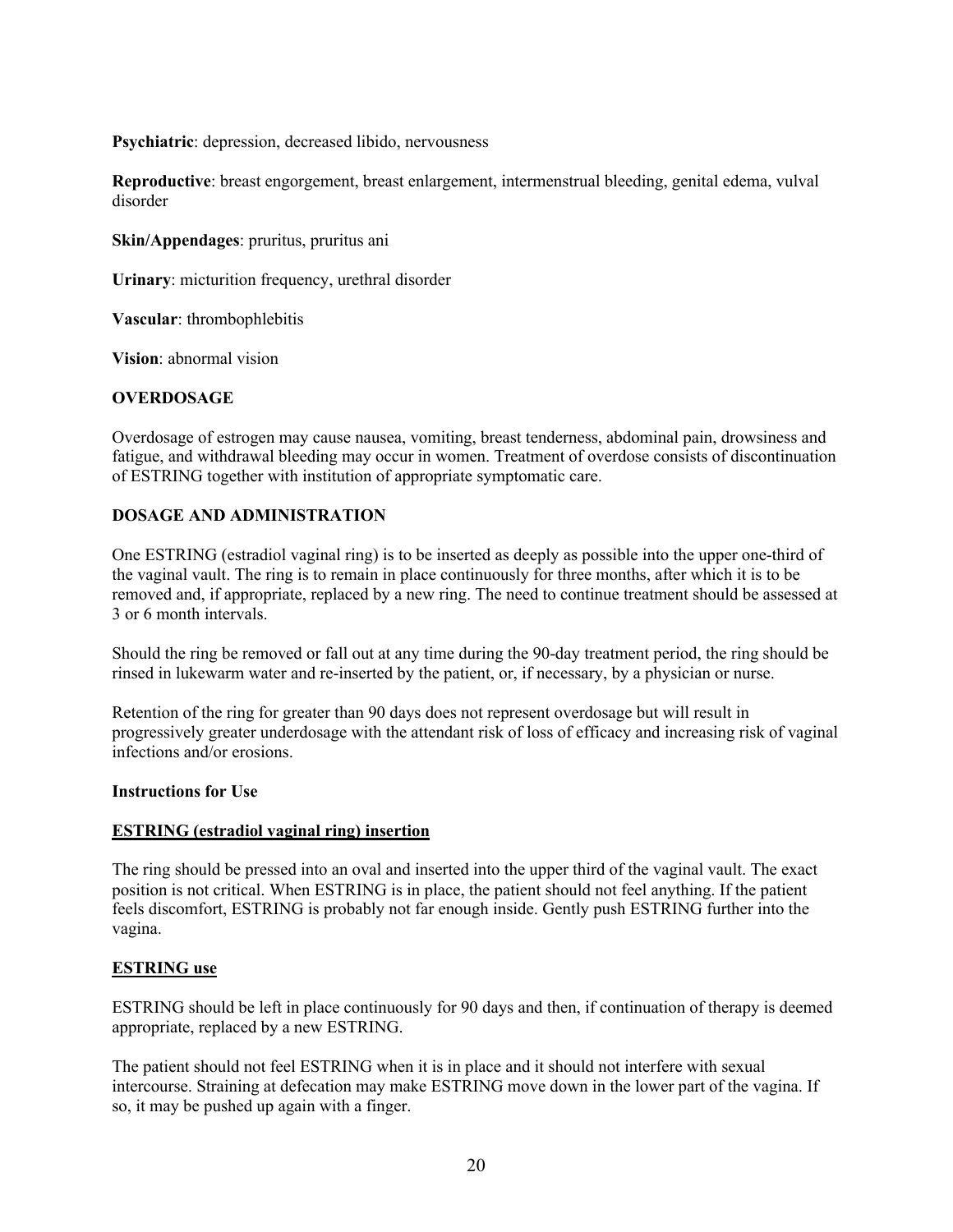If ESTRING is expelled totally from the vagina, it should be rinsed in lukewarm water and reinserted by the patient (or doctor/nurse if necessary).

## **ESTRING removal**

ESTRING may be removed by hooking a finger through the ring and pulling it out.

For patient instructions, see Patient Information.

## **HOW SUPPLIED**

Each ESTRING (estradiol vaginal ring) is individually packaged in a heat-sealed rectangular pouch consisting of three layers, from outside to inside: polyester, aluminum foil, and low density polyethylene, respectively. The pouch is provided with a tear-off notch on one side.

NDC 0013-2150-36 ESTRING (estradiol vaginal ring) 2 mg - available in single packs.

**STORAGE** - Store at controlled room temperature  $15^{\circ}$  to  $25^{\circ}$ C (59 °F to 77 °F).

**Rx only**

 $\sum$  Pfizer

Distributed by **Pharmacia & Upjohn Company LLC** A subsidiary of Pfizer Inc. New York, NY 10017

LAB-0082-11.0 Revised 12/2021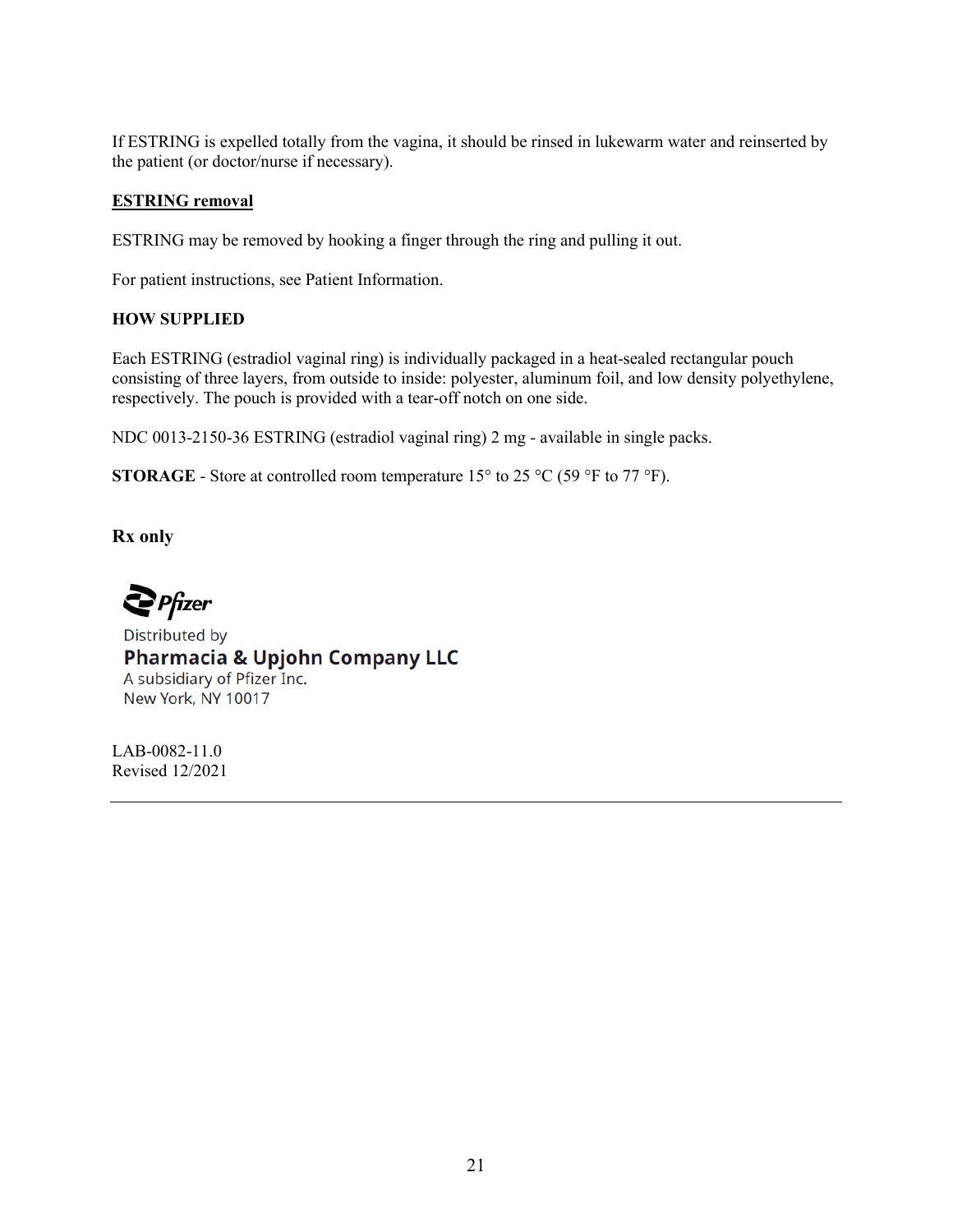# **PATIENT INFORMATION**

## **ESTRING (estradiol vaginal ring)**

Read this Patient Information before you start using ESTRING and each time you get a refill. There may be new information. This information does not take the place of talking to your healthcare provider about your menopausal symptoms or your treatment.

### **What is the most important information I should know about ESTRING (an estrogen hormone)?**

- Using estrogen-alone may increase your chance of getting cancer of the uterus (womb). Report any unusual vaginal bleeding right away while you are using ESTRING. Vaginal bleeding after menopause may be a warning sign of cancer of the uterine (womb). Your healthcare provider should check any unusual vaginal bleeding to find out the cause.
- Do not use estrogen-alone to prevent heart disease, heart attacks, strokes, or dementia (decline in brain function).
- Using estrogen-alone may increase your chances of getting strokes or blood clots.
- Using estrogen-alone may increase your chance of getting dementia, based on a study of women 65 years of age or older.
- Do not use estrogens with progestins to prevent heart disease, heart attacks, strokes, or dementia.
- Using estrogens with progestins may increase your chance of getting heart attacks, strokes, breast cancer, or blood clots.
- Using estrogens with progestins may increase your chance of getting dementia, based on a study of women 65 years of age or older.
- You and your healthcare provider should talk regularly about whether you still need treatment with ESTRING.

### **What is ESTRING?**

ESTRING (estradiol vaginal ring) is an off-white, soft, flexible ring with a center that contains 2 mg of estradiol (an estrogen hormone). ESTRING releases estradiol into the vagina in a consistent, stable manner for 90 days. The soft, flexible ring is placed in the upper third of the vagina (by the physician or the patient). ESTRING should be removed after 90 days of continuous use. If continuation of therapy is indicated, the flexible ring should be replaced.

## **What is ESTRING used for?**

ESTRING is used after menopause to treat moderate to severe menopausal changes in and around the vagina.

You and your healthcare provider should talk regularly about whether you still need treatment with ESTRING to control these problems.

# **Who should not use ESTRING?**

Do not start using ESTRING if you: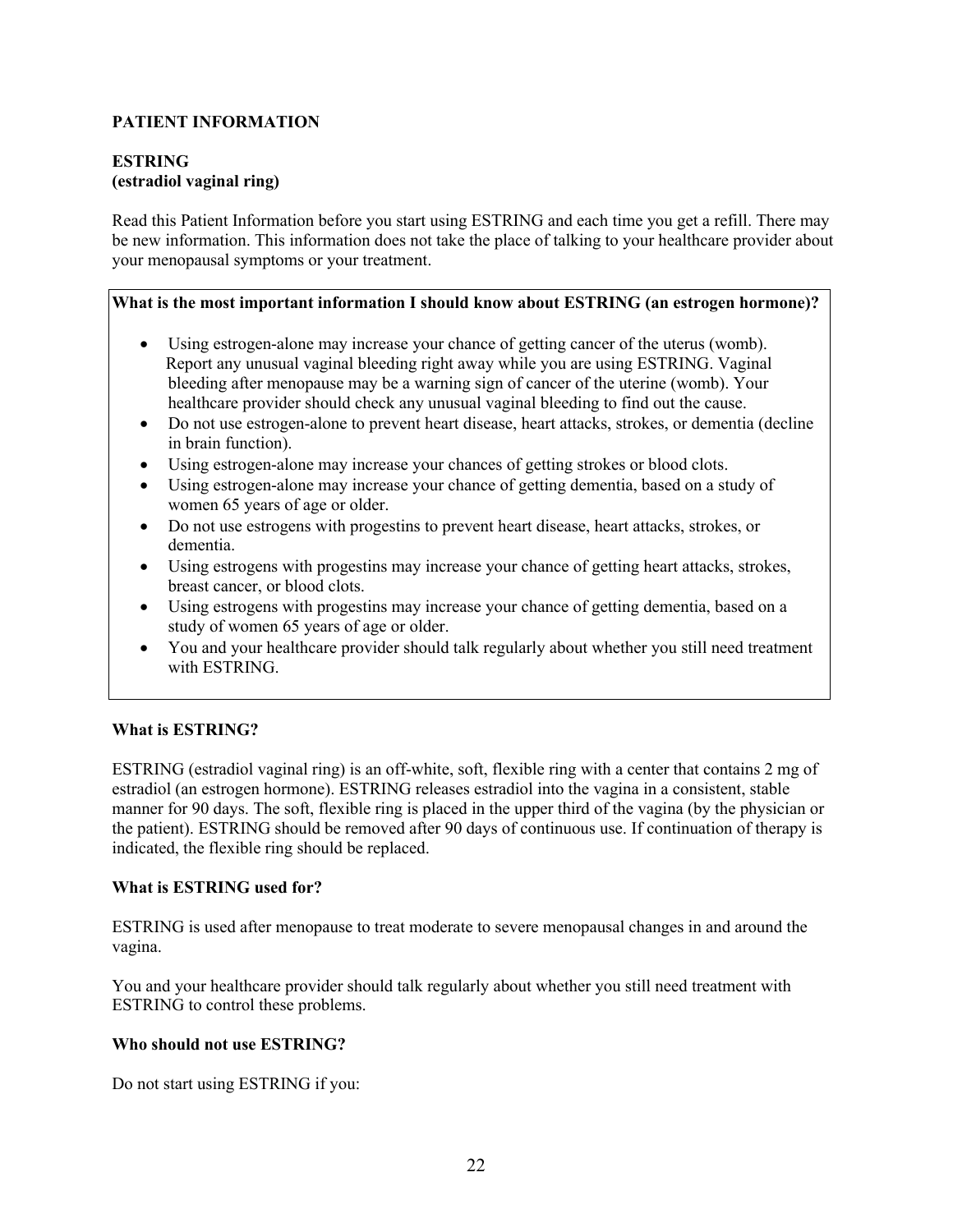### **have unusual vaginal bleeding**

Vaginal bleeding after menopause may be a warning sign of cancer of the uterus (womb). Your healthcare provider should check any unusual vaginal bleeding to find out the cause.

#### **currently have or have had certain cancers**

Estrogens may increase the chance of getting certain types of cancers, including cancer of the breast or uterus. If you have or had cancer, talk with your healthcare provider about whether you should use ESTRING.

- **had a stroke or heart attack**
- **currently have or have had blood clots**
- **currently have or have had liver problems**
- **have been diagnosed with a bleeding disorder**
- **are allergic to ESTRING or any of its ingredients**

See the list of ingredients in ESTRING at the end of this leaflet.

#### **think you may be pregnant**

ESTRING is not for pregnant women. If you think you may be pregnant, you should have a pregnancy test and know the results. Do not use ESTRING if the test is positive and talk to your healthcare provider.

#### **What should I tell my healthcare provider before I use ESTRING? Before you use ESTRING, tell your healthcare provider if you:**

#### **have any unusual vaginal bleeding**

Vaginal bleeding after menopause may be a warning sigh of cancer of the uterus (womb). Your healthcare provider should check any unusual vaginal bleeding to find out the cause.

#### **have any other medical conditions**

Your healthcare provider may need to check you more carefully if you have certain conditions, such as asthma (wheezing), epilepsy (seizures), diabetes, migraine, endometriosis, lupus, angioedema (swelling of face and tongue), or problems with your heart, liver, thyroid, kidneys, or have high calcium levels in your blood.

#### **are going to have surgery or will be on bed rest**

Your healthcare provider will let you know if you need to stop using ESTRING.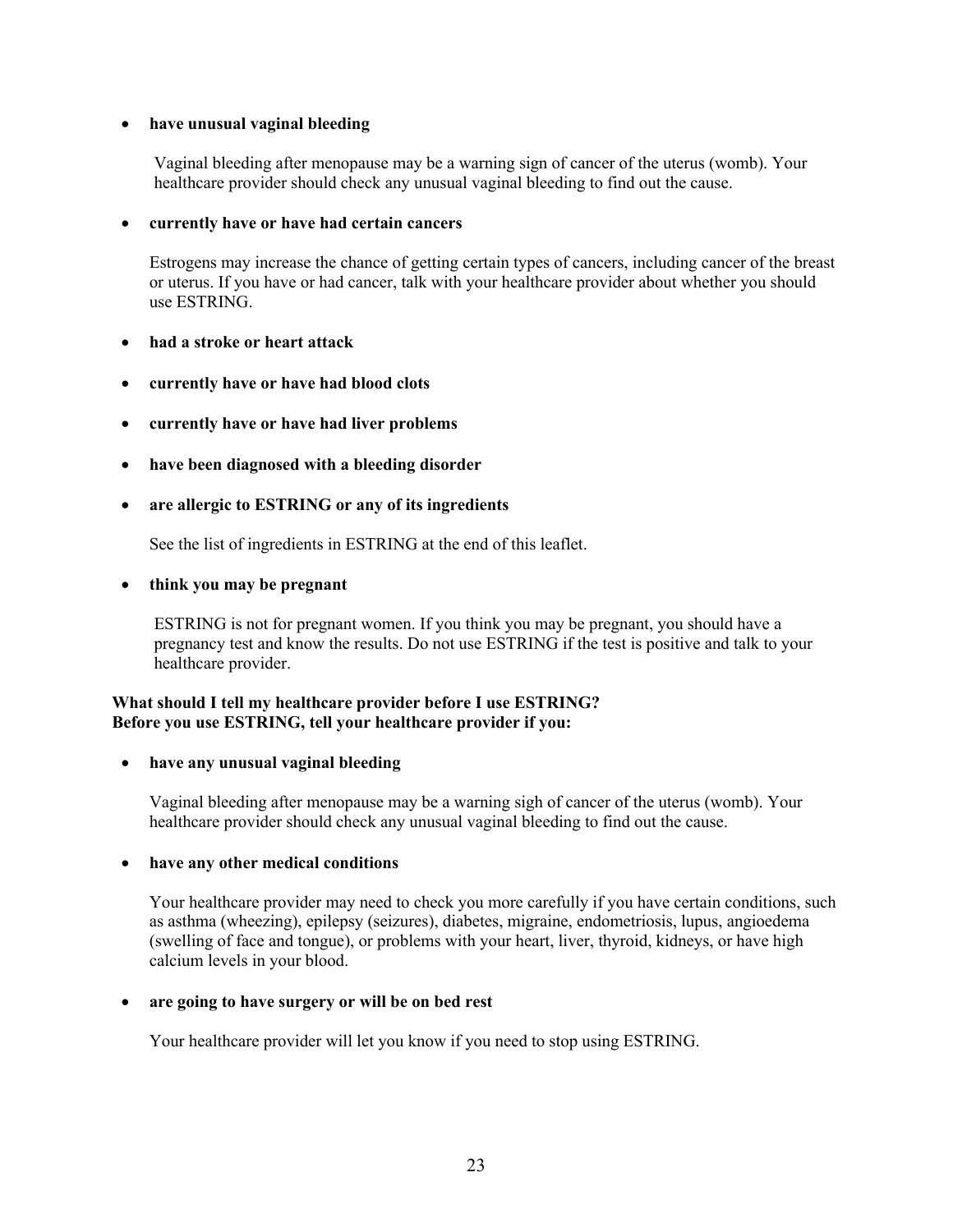## **are breast feeding**

The hormone in ESTRING can pass into your breast milk.

**Tell your healthcare provider about all the medicines you take** including prescription and nonprescription medicines, vitamins, and herbal supplements. Some medicines may affect how ESTRING works. ESTRING may also affect how your other medicines work.

## **What are the possible side effects of ESTRING?**

If you experience any of the following side-effects, immediately remove ESTRING if possible and contact your healthcare provider. If you experience difficulty or pain when trying to remove the ring please do not continue and contact your healthcare provider:

- Cases of toxic shock syndrome (TSS) have been reported in women using vaginal rings. Toxic shock syndrome is a rare but serious illness caused by a bacterial infection. Symptoms of TSS include fever, nausea, vomiting, diarrhea, muscle pain, dizziness, faintness, or a sunburn-like rash on face and body.
- Cases of the vaginal ring becoming attached to the vaginal wall, making ring removal difficult, have occurred. Some women have needed surgery to remove vaginal rings
- Cases of erosion (wearing away) and ulceration (holes) of the vaginal lining have also occurred. Symptoms of vaginal erosion and ulceration can include vaginal pain or soreness, vaginal bleeding, and redness, swelling, or scrapes in the vagina.
- Cases of bowel obstruction have been reported.
- Severe allergic reactions have been reported including skin rash, giant hives, swelling of the eyelids, face, lips, tongue or throat.

The most frequently reported side effect with ESTRING use is increased vaginal secretions. Many of these vaginal secretions are like those that occur normally prior to menopause and indicate that ESTRING is working. Vaginal secretions that are associated with a bad odor, vaginal itching, or other signs of vaginal infection are NOT normal and may indicate a risk or a cause for concern. Other side effects may include vaginal discomfort, abdominal pain, or genital itching.

### **What are the possible side effects of estrogens?**

Side effects are grouped by how serious they are and how often they happen when you are treated.

# **Serious, but less common side effects include:**

- heart attack
- stroke
- blood clots
- dementia
- breast cancer
- cancer of the lining of the uterus (womb)
- cancer of the ovary
- high blood pressure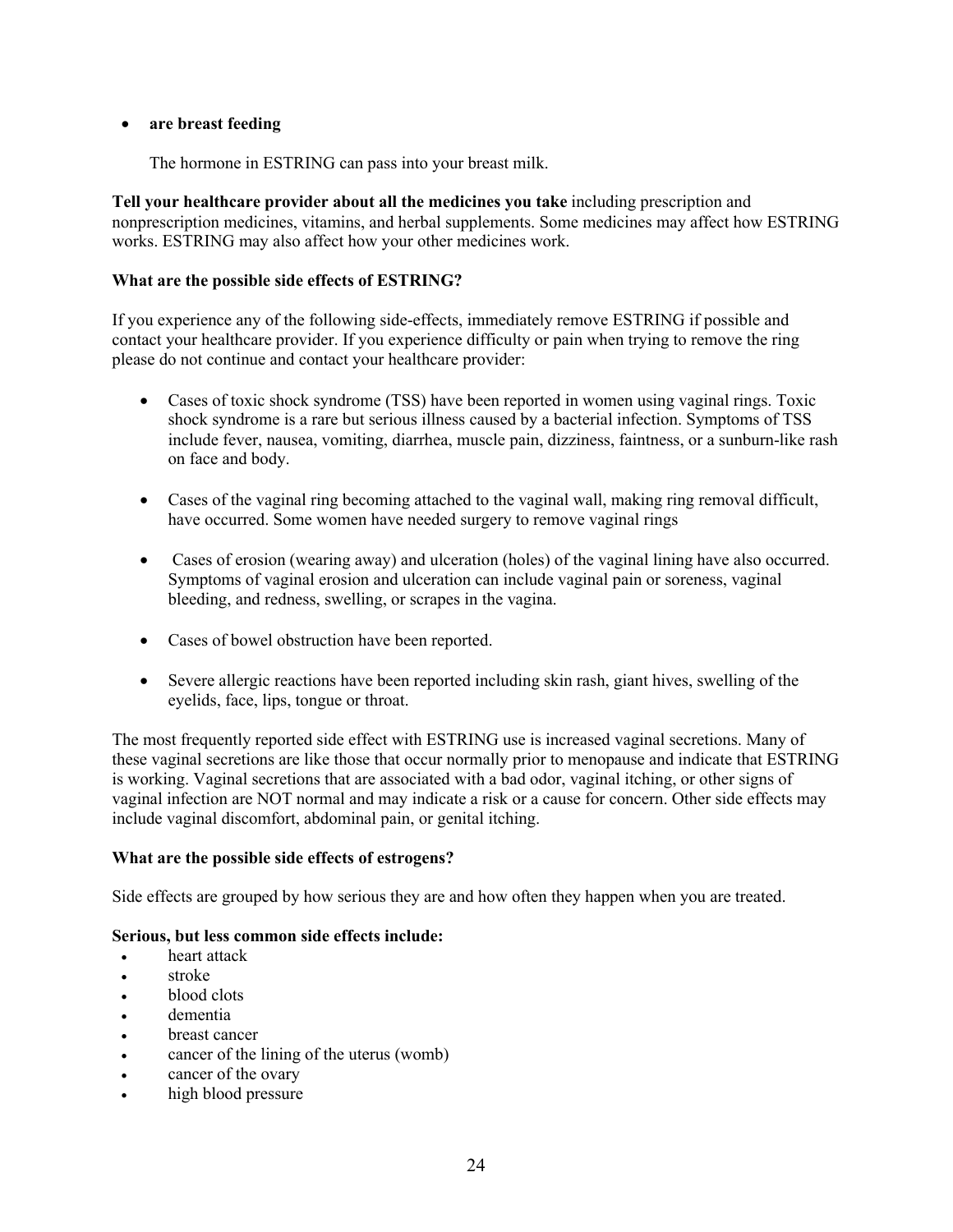- high blood sugar
- gallbladder disease
- liver problems
- changes in your thyroid hormone levels
- enlargement of benign tumors of the uterus ("fibroids")

## **Call your healthcare provider right away if you get any of the following warning signs or any other unusual symptoms that concern you:**

- new breast lumps
- unusual vaginal bleeding
- changes in vision or speech
- sudden new severe headaches
- severe pains in your chest or legs with or without shortness of breath, weakness and fatigue
- memory loss or confusion

### **Less serious, but common side effects include:**

- headache
- breast pain
- irregular vaginal bleeding or spotting
- stomach or abdominal cramps, bloating
- nausea and vomiting
- fluid retention
- vaginal yeast infection

These are not all the possible side effects of ESTRING. For more information, ask your healthcare provider or pharmacist for advice about side effects. Tell your healthcare provider if you have any side effect that bothers you or does not go away.

Call your healthcare provider for medical advice about side effects. You may report side effects to FDA at 1-800-FDA-1088. You may report side effects to Pfizer at 1-800-438-1985.

# **What can I do to lower my chances of getting a serious side effect with ESTRING?**

- Follow carefully the instructions for use.
- Talk with your healthcare provider regularly about whether you should continue using ESTRING.
- See your healthcare provider right away if you get vaginal bleeding while using ESTRING.
- If you have fever, nausea, vomiting, diarrhea, muscle pain, dizziness, faintness, or a sunburn-like rash on face and body, remove ESTRING and contact your healthcare provider.
- Contact your healthcare provider if you have difficulty removing the vaginal ring.
- Have a breast exam and mammogram (breast X-ray) every year unless your healthcare provider tells you something else. If members of your family have had breast cancer or if you have ever had breast lumps or an abnormal mammogram, you may need to have breast examinations more often.
- If you have high blood pressure, high cholesterol (fat in the blood), diabetes, are overweight, or if you use tobacco, you may have higher chances for getting heart disease. Ask your healthcare provider for ways to lower your chances for getting heart disease.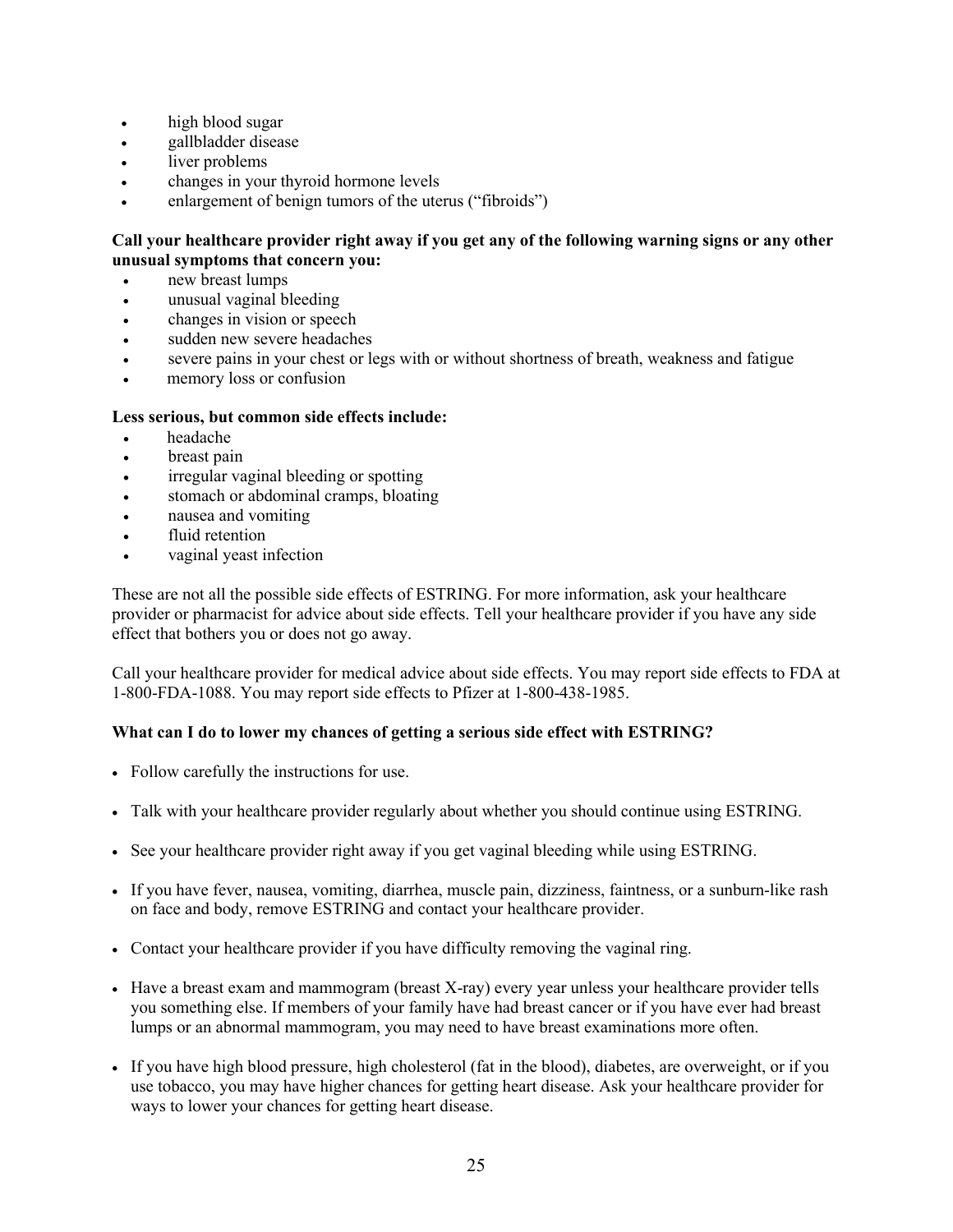## **General information about safe and effective use of ESTRING**

Medicines are sometimes prescribed for conditions that are not mentioned in patient information leaflets. Do not use ESTRING for conditions for which it was not prescribed. Do not give ESTRING to other people, even if they have the same symptoms you have. It may harm them.

## **Keep ESTRING out of the reach of children.**

This leaflet provides a summary of the most important information about ESTRING. If you would like more information, talk with your healthcare provider or pharmacist. You can ask for information about ESTRING that is written for health professionals. You can get more information by calling the toll free number 1-888-691-6813.

## **What are the ingredients in ESTRING?**

ESTRING (estradiol vaginal ring) is a slightly opaque ring with a whitish core containing a drug reservoir of 2 mg estradiol (an estrogen hormone). Estradiol, silicone polymers and barium sulfate are combined to form the ring.

**Storage:** Store at controlled room temperature  $15^{\circ}$  to  $25^{\circ}$ C (59  $^{\circ}$ F to 77  $^{\circ}$ F).

# INSTRUCTIONS FOR USE:

### **How should I use ESTRING?**

ESTRING is a local estrogen therapy used after menopause to treat moderate to severe menopausal changes in and around the vagina. ESTRING PROVIDES RELIEF OF LOCAL SYMPTOMS OF MENOPAUSE ONLY.

Estrogens should be used only as long as needed. You and your healthcare provider should talk regularly (for example, every 3 to 6 months) about whether you still need treatment with ESTRING.

### **ESTRING INSERTION**

ESTRING can be inserted and removed by you or your doctor or healthcare provider. To insert ESTRING yourself, choose the position that is most comfortable for you: standing with one leg up, squatting, or lying down.



1. After washing and drying your hands, remove ESTRING from its pouch using the tear-off notch on the side. (Since the ring becomes slippery when wet, be sure your hands are dry before handling it.)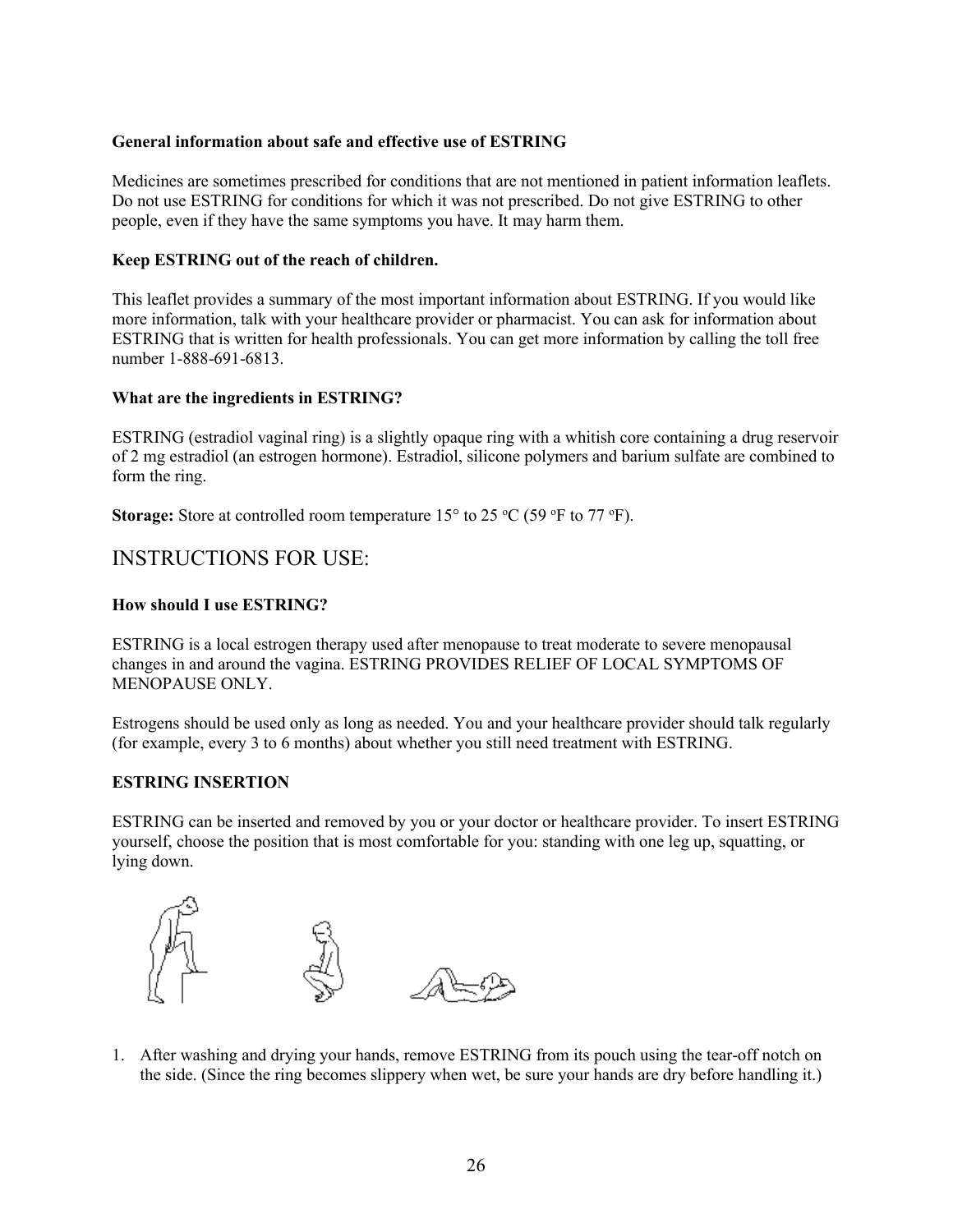2. Hold ESTRING between your thumb and index finger and press the opposite sides of the ring together as shown.



3. Gently push the compressed ring into your vagina as far as you can.



# **ESTRING PLACEMENT**

The exact position of ESTRING is not critical, as long as it is placed in the upper third of the vagina.



When ESTRING is in place, you should not feel anything. If you feel uncomfortable, ESTRING is probably not far enough inside. Use your finger to gently push ESTRING further into your vagina.

There is no danger of ESTRING being pushed too far up in the vagina or getting lost. ESTRING can only be inserted as far as the end of the vagina, where the cervix (the narrow, lower end of the uterus) will block ESTRING from going any further (see diagram of Female Anatomy).

### **ESTRING USE**

Once inserted, ESTRING should remain in place in the vagina for 90 days.

Most women and their partners experience no discomfort with ESTRING in place during intercourse, so it is NOT necessary that the ring be removed. If ESTRING should cause you or your partner any discomfort, you may remove it prior to intercourse (see ESTRING Removal, below). Be sure to reinsert ESTRING as soon as possible afterwards.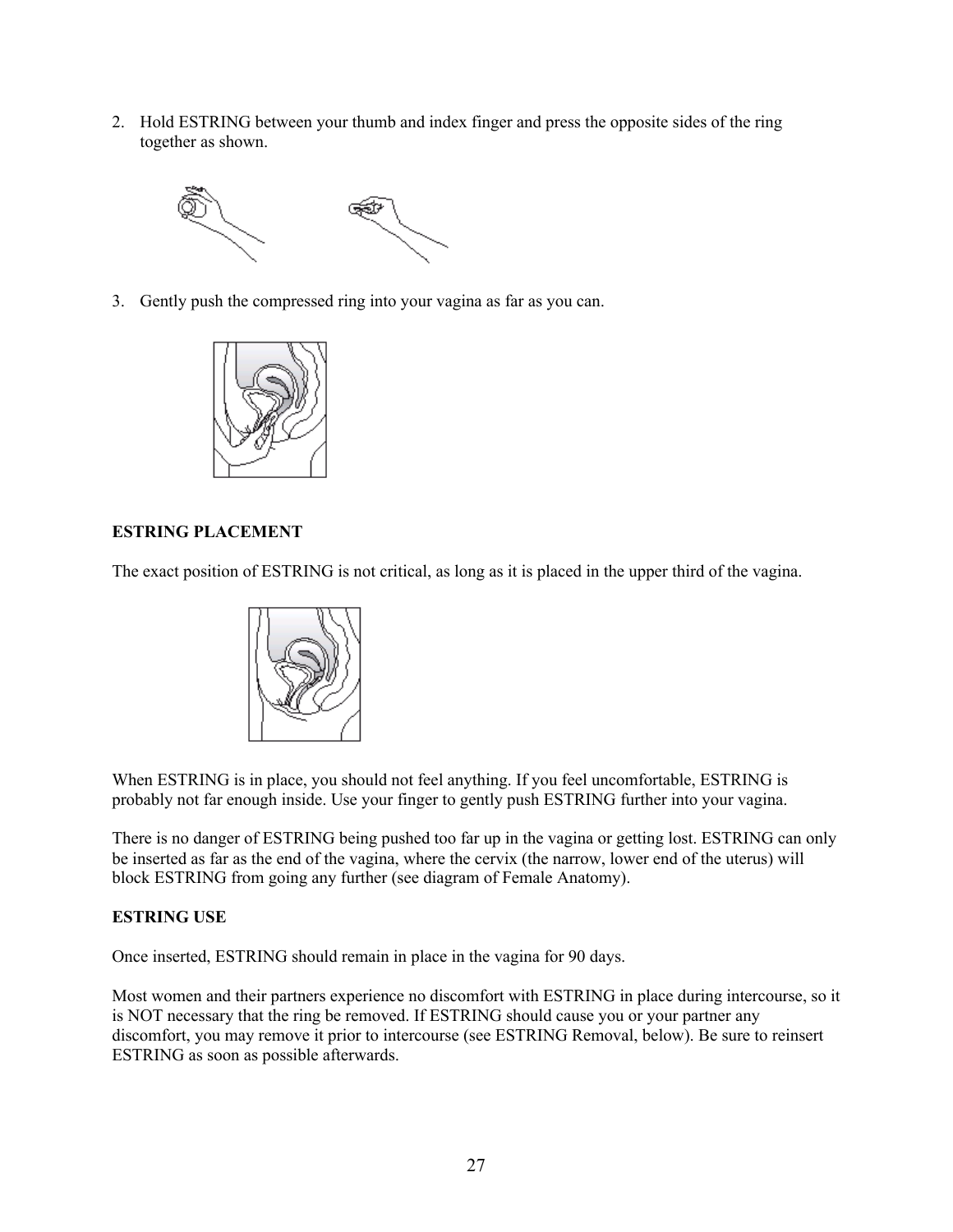ESTRING may slide down into the lower part of the vagina as a result of the abdominal pressure or straining that sometimes accompanies constipation. If this should happen, gently guide ESTRING back into place with your finger.

There have been rare reports of ESTRING falling out in some women following intense straining or coughing. If this should occur, simply wash ESTRING with lukewarm (NOT hot) water and reinsert it.

# **ESTRING DRUG DELIVERY**

Once in the vagina, ESTRING begins to release estradiol immediately. ESTRING will continue to release a low, continuous dose of estradiol for the full 90 days it remains in place.



It will take about 2 to 3 weeks to restore the tissue of the vagina and urinary tract to a healthier condition and to feel the full effect of ESTRING in relieving vaginal and urinary symptoms. If your symptoms persist for more than a few weeks after beginning ESTRING therapy, contact your doctor or healthcare provider.

One of the most frequently reported effects associated with the use of ESTRING is an increase in vaginal secretions. These secretions are like those that occur normally prior to menopause and indicate that ESTRING is working. However, if the secretions are associated with a bad odor or vaginal itching or discomfort, be sure to contact your doctor or healthcare provider.

# **ESTRING REMOVAL**

After 90 days there will no longer be enough estradiol in the ring to maintain its full effect in relieving your vaginal or urinary symptoms. ESTRING should be removed at that time and replaced with a new ESTRING, if your doctor determines that you need to continue your therapy.

To remove ESTRING:

- 1. Wash and dry your hands thoroughly.
- 2. Assume a comfortable position, either standing with one leg up, squatting, or lying down.
- 3. Loop your finger through the ring and gently pull it out.
- 4. Discard the used ring in a waste receptacle. (Do not flush ESTRING.)